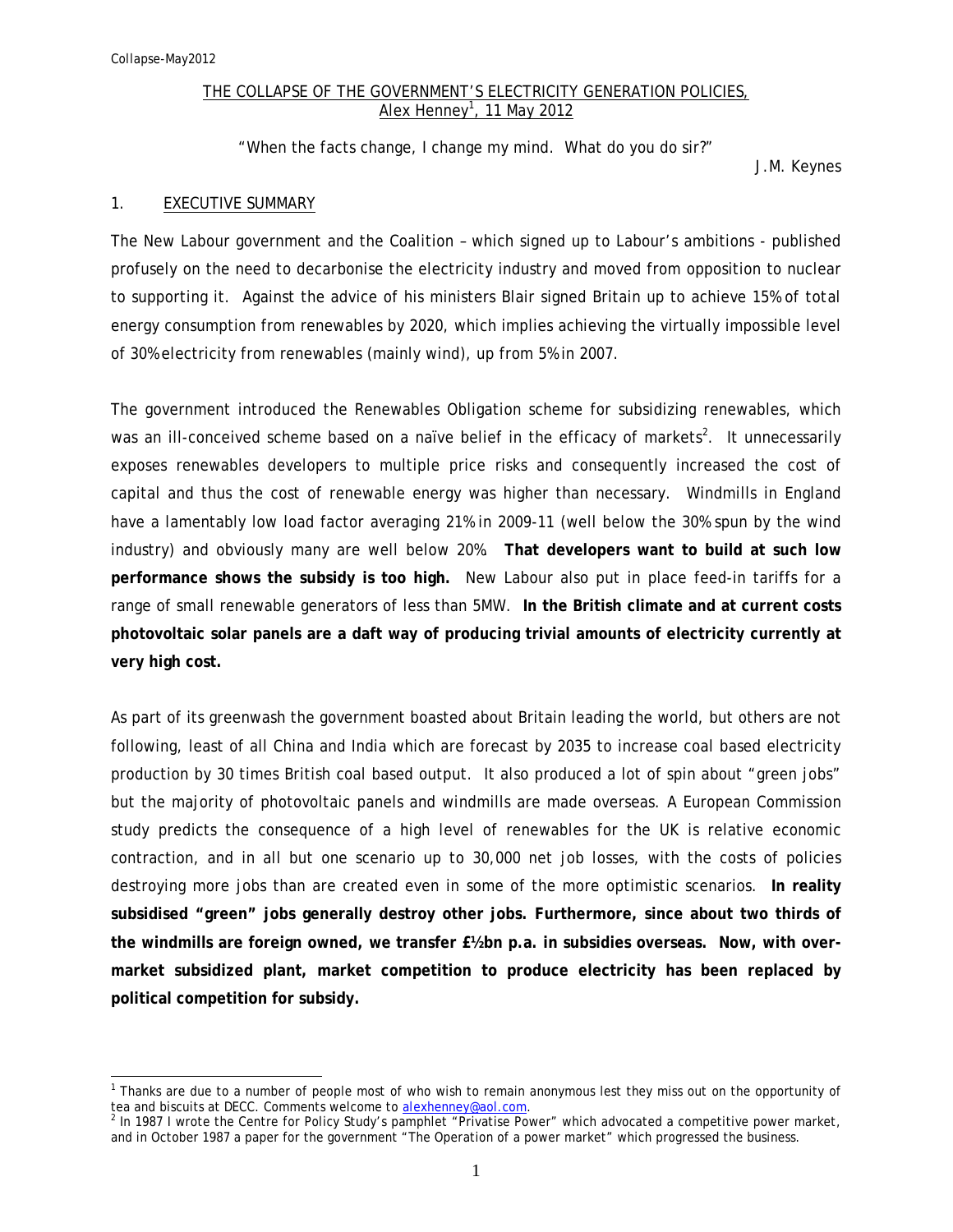The wheels began to come off the green venture with the cut to the "sun rush" as developers leased fields to smother them with photovoltaic panels. Then the government ineptly ran foul of the courts as it attempted to cut the feed-in tariff for all schemes. Next, the government's nuclear ambitions were hit by the 2011 Fukushima nuclear disaster. The German government announced nuclear plants would be closed, which hurt the already weakened finances of RWE and E.On. In March 2012 they pulled the plug on their joint British nuclear venture. Iberdrola, which is in a joint nuclear project with GDF/Suez, has a weak balance sheet, and will not be in a hurry, and EDF Energy may proceed more slowly than the government had hoped for.

In 2003 the government was "urgent" about getting a Carbon Capture Storage demonstration project off the ground. It has dilly-dallied since then and Treasury delays undermined its first competition. It is now about to commence a second competition – the earliest any plant could be built is by 2016.

Onshore windmills are expensive, and many people regard them as unsightly in our crowded land and planning objections are increasing. Offshore windmills are extraordinarily expensive and it is an immature technology and the integrity of the support structures unproven. Using the latest figures for the basic production cost of wind and adding in the costs of system integration and transmission we get the medium scenario costs:-

|                  | (E/MWh) |
|------------------|---------|
| onshore          | 105     |
| offshore round 2 | 145     |
| offshore round 3 | 200     |

**Wind makes nuclear (latest under-estimate £74/MWh and excluding transmission) look cheap. These figures compare with the £53.3/MWh for the winter 2012 seasonal power contract.** 

**The final nail in the case against windmills is the finding from both Irish and US systems that in a thermal based system like the one in Britain they reduce CO2 emissions by a fraction of their output because they require thermal plants to cycle, which reduces their thermal efficiency and thus increases their output of CO2/MWh and so mitigates the apparent CO2 savings from wind.** 

Windmills make electricity prices very volatile and reduce the operation of gas plant, so making investment more risky. DECC is undertaking the Electricity Market Reform (EMR) project to replace the Renewables Obligation scheme for windmills with feed-in tariffs; to develop long-term contracts for nuclear power plants; and to devise a capacity payment mechanism to support the gas plant required to back-up the windmills. **The EMR is misnamed – it is not about reforming a market but about replacing the investment function of a market with central planning – indeed in the case**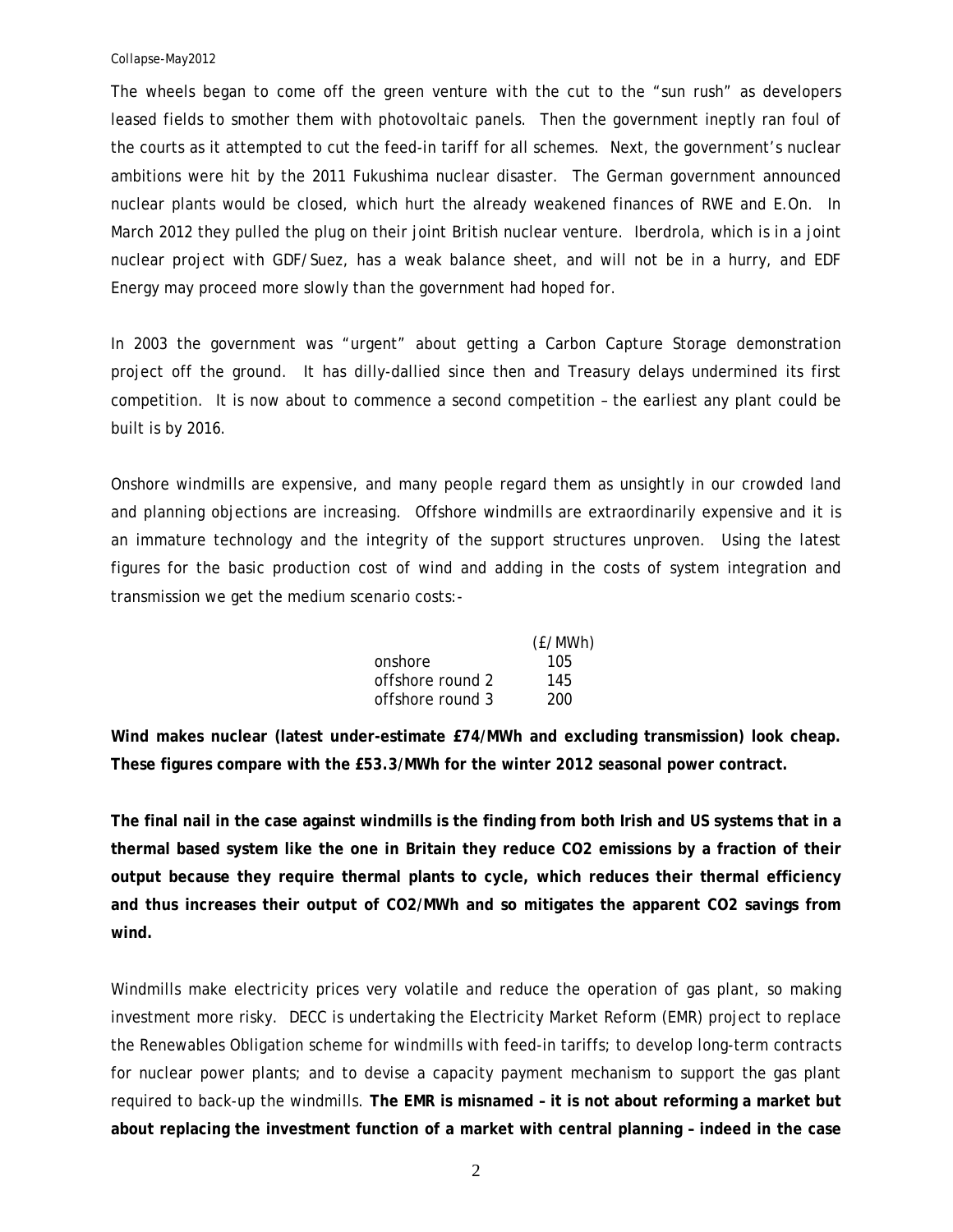**of renewables, micro central planning – and with what are in effect regulated price contracts designed to de-risk investment. The conventional investment role of a normal market has been eliminated, and also the "spot" market price will be further distorted by the must-run subsidized renewables and nuclear plant***.*

Two years on from project inception no tariffs have been tabled; no proposals for risk sharing and incentives for nuclear contracts have been made in public; and the development of a capacity market has been a naïve mess. Officials first proposed the wrong type of capacity mechanism and then confused the type of instrument. The EMR has a number of additional flaws (including a failure to sort out the shortcomings of the existing market properly), and has been undertaken for the most part behind closed doors. **The EMR is a case example of how not to restructure an industry. While politicians have had some say over the general direction of policies, there can be no doubt that the major failures of the last dozen or so years are the result of the incompetence of DECC officials due to their lack of experience and technical and commercial professionalism.** Their shortcomings are exacerbated by the frequency with which they (and ministers) change jobs; their naïve marketism; and the interest some have in greenness at the expense of reality and cost.

To achieve its target requires Britain spending about a quarter of all of the cost incurred by member states in achieving the EU target, with a figure of £110bn cited by the government for electricity capex this decade. **Citigroup repeatedly told anyone who cared to listen that the green cost for Europe in general and Britain in particular was not financially feasible and "in terms of the overall target it will not happen".** 

The annual cost of subsidy (*excluding system integration costs*) for windmills in 2011 was almost £0.9bn<sup>3</sup> and of subsidies for other renewables was about £0.65bn making a total of £1.5bn. DECC forecast the cost of ROCs increasing to £3.2bn in 2014-15 and the Renewable Energy Foundation has extended the forecast to £8bn in 2020<sup>4</sup> for onshore wind. Implementing the government's green ambitions has already increased the price of electricity to households by 13%; achieving its targets for 2020 would increase prices by 25%. The number of fuel poor households in the UK has increased from 2m in 2004 to 5½m in 2009 and will increase significantly driven in part by green measures. **We cannot afford the green dream on top of being squeezed to pay off our debts.**

So what can we do? There was once a sensible alternative option to central planning of adopting a market approach to decarbonising/introducing renewables. But after all of the micro-meddling that

 3 These figures are derived from multiplying the ROCs issued by £50/ROC. The subsidy for offshore windmills was £368m implying a plus up of nearly twice times the price of electricity (less carbon tax) and £509m for onshore windmills implying a plus up of the price of electricity.<br><sup>4</sup> Energy Policy and Consumer Hardship, Renewable Energy Foundation, 2011.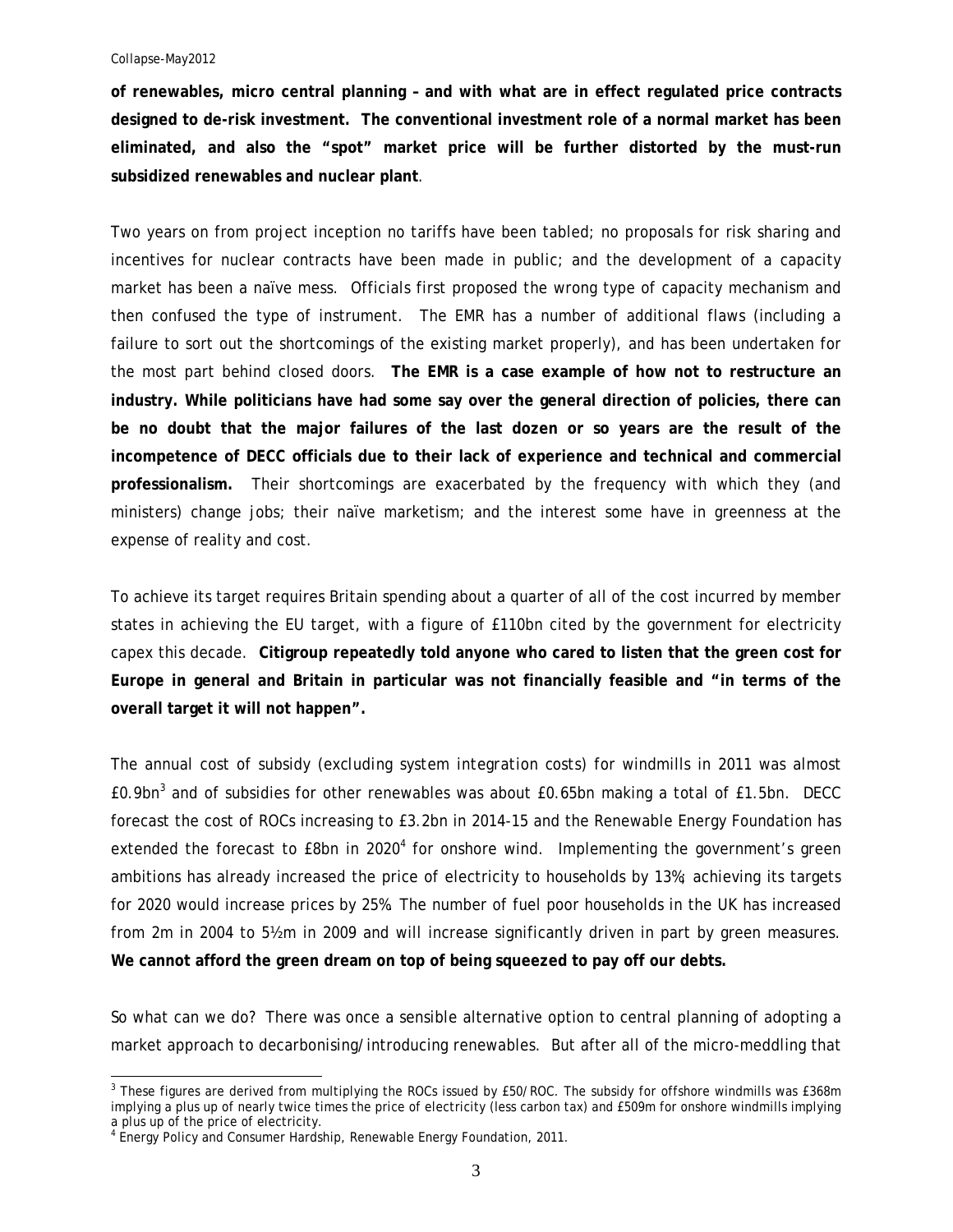is not longer feasible. **Obviously stop building windmills – but if we must have some then ensure the developers have an incentive to build them in wind efficient locations. This can be achieved by 1) tapering the subsidy the lower the load factor, and 2) as in Spain, not paying for constraining off.** 

**Next we should seek a derogation from the Large Combustion Plant Directive which requires closure of some 12,000MW of coal and oil plant by the end of 2015.** We will need more gas plant, as Secretary of State Ed Davey admitted on 17 March 2012, which he claimed the capacity market would assist. Furthermore we should also exploit our reserves of shale gas as quickly as possible.

**There is scope to improve energy efficiency including the level of thermal insulation of buildings.** Although *notional* house building insulation standards have improved they are still below those in other north European countries with similar climates. But the real shortcoming is that there is no effort to ensure compliance, and many new dwellings are not compliant.

**The government has talked for decades about promoting more combined heat and power schemes (CHP**), which can achieve a high overall thermal efficiency and low CO2, but the talk has achieved little. NETA had an adverse effect, and so to offset NETA the government introduced a number of financial incentives including exempting CHP from the Climate Change Levy, which is currently worth about £5/MWh. With the exquisite timing the Chancellor announced removal of the exemption on 21/3/12, a week before the Secretary of State published "The Future of Heating: A strategic framework for low carbon heat in the UK" which is full of fluffy words about government support policies for CHP. **We need real policies, not more words.** 

The only substantial low carbon option for Britain in the medium term appears to be nuclear power provided that we have a long term depository, and that the costs can be contained. **This requires a commercial arrangement where the customer base underwrites the investment to keep down the cost of capital.** 

**Finally we need a genuinely reforming government that will make an effort to improve the performance of the civil service by improving its technical professionalism and the rigour of its analysis.** But given the inertia of the civil service that is easier said than done. In any case it is another story.

4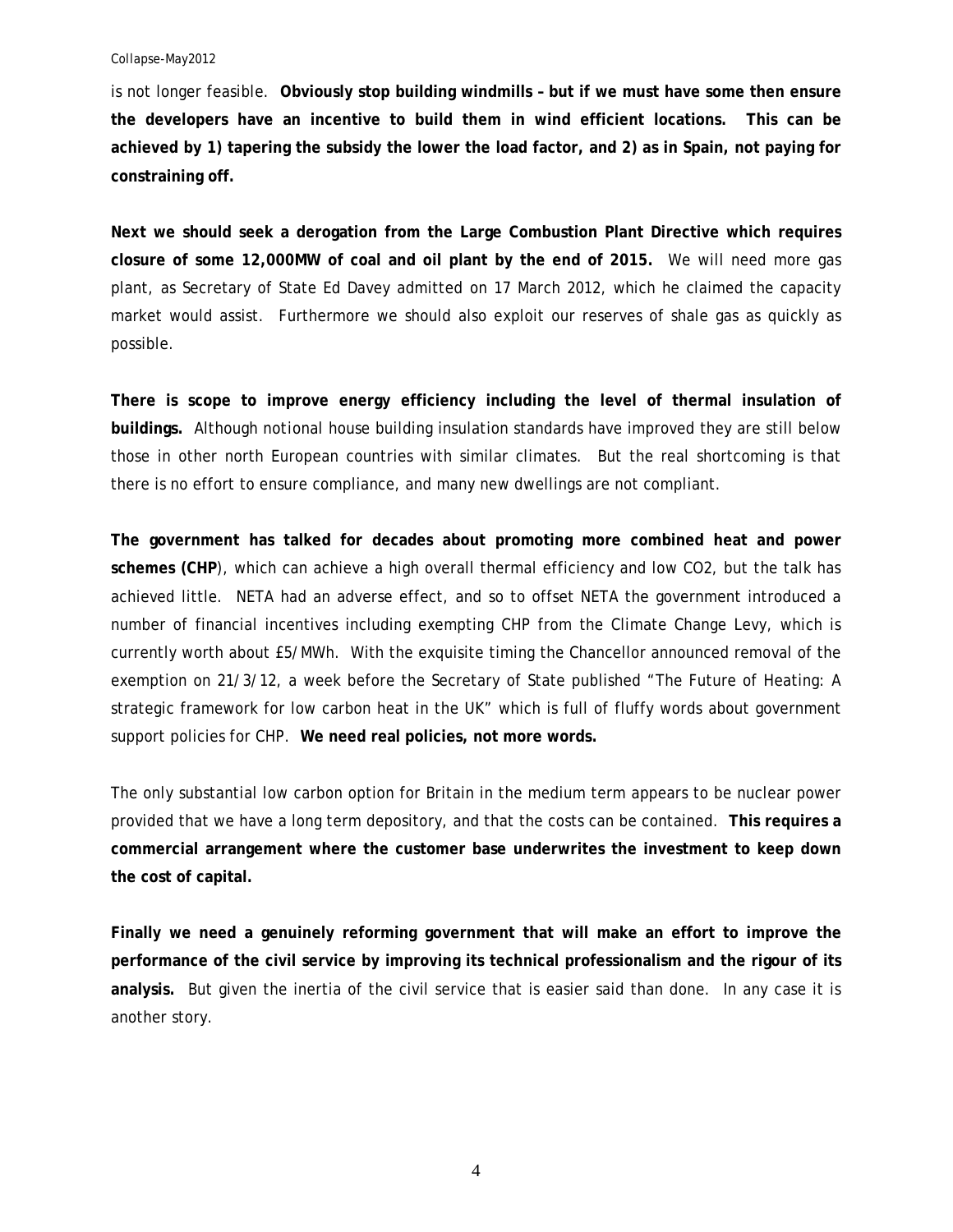## 2. NEW LABOUR AND THE COALITION SAVING THE PLANET

At the beginning of the last decade Prime Minister Blair wanted to save the planet. He sponsored a series of White Papers<sup>5</sup>, which set out a decarbonising and green vision, and initiated the "Stern Review: The Economics of Climate Change", which warned that "5-6 degrees centigrade warming is a real possibility for the next century". (In common with a widespread misapprehension, Stern argued that the science on anthropogenic global warming is "settled" – it is not  $^6$ ).

### 2.1 Nuclear and renewables to the fore

In a series of White Papers commencing in 2003 New Labour shifted its stance from opposition to support of nuclear power. It introduced a generic safety licensing regime and a centralized planning approach for major infrastructure projects. In 2008 it encouraged British Energy, which owned all of the British nuclear plants, to accept an offer for its shares (by which time the government owned nearly a third) from EDF Energy.

Unfortunately, nuclear energy<sup>7</sup> and renewable energy are expensive compared to gas generated power and thus must be subsidized. The latest estimate prepared for the government of the levelised cost<sup>8</sup> of nuclear power<sup>9</sup> is £74/MWh, but that may well be too low<sup>10</sup>. But nuclear is cheap compared with wind. Take National Grid's figures for Gone Green, which implies developing another (say) 6GW onshore and 15GW offshore, and the Electricity Network Strategy Group's assessment of the cost of upgrading the network and relate costs to onshore and offshore wind. Then using the latest figures for the basic production cost of wind and adding in the costs of system integration and transmission we get the medium scenario costs, see Annex:-

|                  | (E/MWh) |
|------------------|---------|
| onshore          | 105     |
| offshore round 2 | 145     |
| offshore round 3 | 200     |

These figures compare with the  $E$ 53.3/MWh for the winter 2012 seasonal power contract<sup>11</sup>.

 $\overline{a}$ 

<sup>&</sup>lt;sup>5</sup> A significant part of the evidence base for this paper is in my book "The British Electric Industry 1990-2010: the rise and demise of competition", available from www.alexhenney.com. Thus chapter 13 "Greening the Electric Industry - policies and paper" sets out the stream of papers produced by the government. And chapter 14 "Greening the Electric industry – implementation to date" sets out the targets and (with the exception of the conservation programme) the almost total failure to meet them.

<sup>&</sup>lt;sup>6</sup> See Richard Lindzen, Professor of Meteorology at the Massachusetts Institute of Technology, who gave a seminar to MPs on 22/2/12, "Global Warming: How to approach the science", http://i.telegraph.co.uk/multimedia/archive/02148/RSL-HouseOfCommons\_2148505a.pdf.

 $\frac{1}{7}$  In 2007 the government forecast the construction cost of a nuclear power plant as £1250/kW; in 2010 Mott MacDonald for the government forecast £3743/kW. A study of the French programme of 58 nuclear plants found no learning benefit – the later reactors were twice the cost/kW of the early ones in real terms.

<sup>&</sup>lt;sup>8</sup> "Levelised generation costs" (also called "life cycle costs") are the lifetime discounted costs of acquiring, operating and decommissioning a generation asset converted into an equivalent unit cost of generation in £/MWh or p/kWh.

<sup>&</sup>lt;sup>9</sup> Electricity Generation Cost Model - 2011 Update Revision 1, prepared by Parsons Brinckerhoff, prepared for DECC, 4 August 2011.

<sup>&</sup>lt;sup>10</sup> The cost assumes a 10% real discount rate which is lower than the 11.2% rate advised to DECC by Redpoint.<br><sup>11</sup> Issue 324 of Energy Spectrum, 16/4/2012.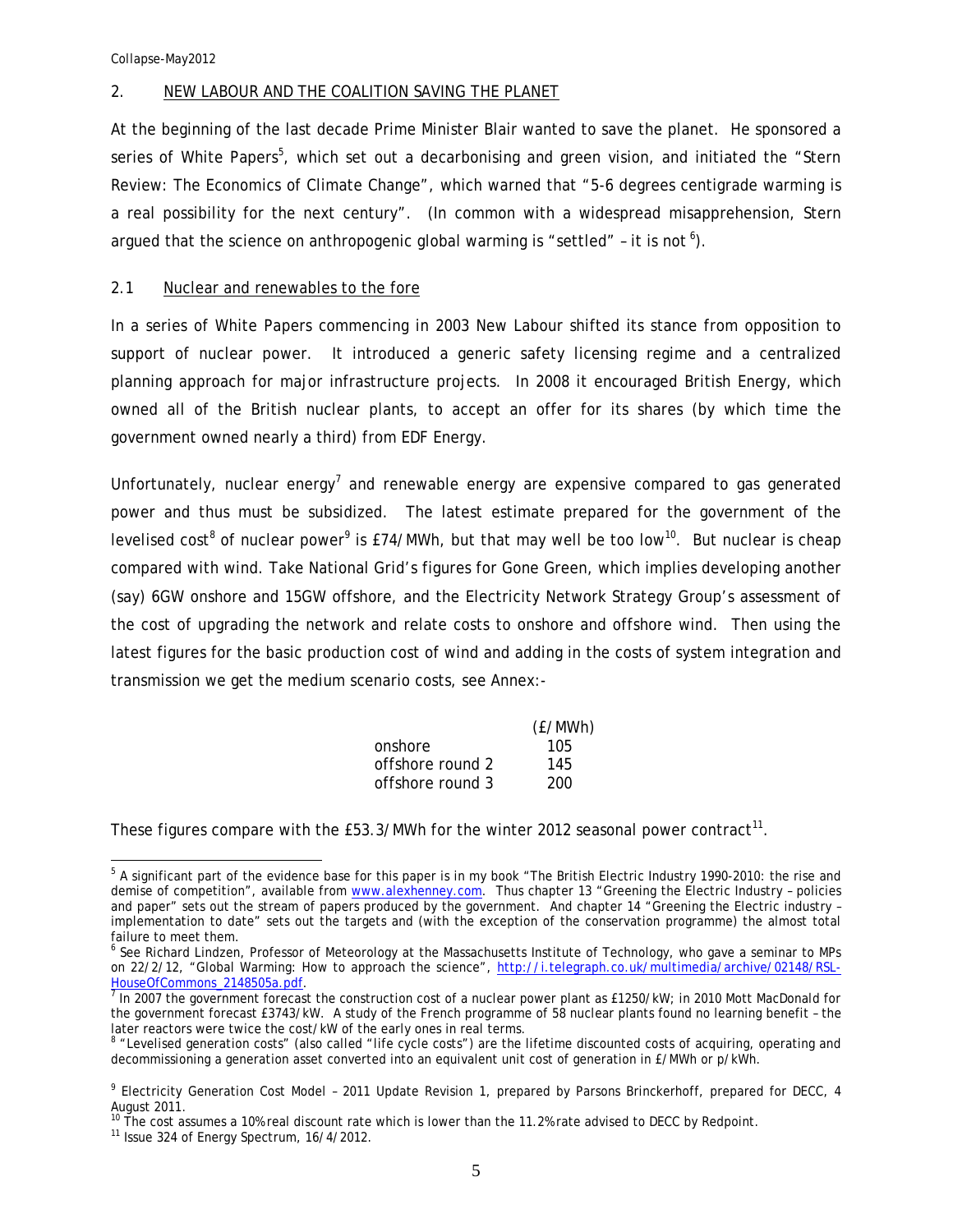$\overline{a}$ 

To promote the development of renewable sources of energy – especially wind - the government introduced the Renewables Obligation scheme for subsidizing renewables. The scheme required licensed suppliers to procure an annually increasing proportion of their electricity supplies from certificated renewable energy sources. The Renewable Obligation Certificates (ROCs) could be purchased separately or the obligation could be bought out at a fixed price. The buy-out fund was returned to the renewable generators pro-rata to their output. This was an ill-conceived scheme based on a naïve belief in markets as a panacea. For no useful economic purpose it required renewables generators to sell their power and implicitly assume the risks of the Balancing Mechanism for which they had to pay 10% or so of their electricity price income in order to sell their power to a party that would assume the risk<sup>12</sup>. It also exposed renewables developers to the risks of gas driven prices in the wholesale electricity market; to the politically driven price risk of the EU Emissions Trading Scheme; and finally to the future indeterminate value of the buy-out fund for ROCs. Risk was piled on risk was piled on risk, and consequently the cost of capital – and hence the cost of renewable energy – was unnecessarily high. And if all that were not enough, as the Pöyry analysis for banding (op.cit.) pointed out in its sensitivity analyses, the amount of renewables built depends in part on the price of electricity. The British scheme was about a fifth more expensive than the simple German feed-in tariffs  $(FIT)^{13}$  and failed to deliver much because there was a perverse incentive to under-deliver in order to push up the value of the buy-out fund. Initially the scheme was technology neutral, but in order to make offshore wind development (and some other technologies) attractive "banding" was introduced that varied the number of ROCs associated with the output from different renewable technologies, thus introducing further regulatory risk. Over the years the government fiddled and then fiddled again with the scheme, making it very complex and effectively turning it into a premium FIT.

In May 2007 at the Spring European Council, against the advice of his ministers Blair signed up Britain to achieve 15% of *all* final energy consumption from renewables by 2020. This implied that the electric industry would have to achieve about 30% of final consumption from renewables, up from 5% in 2007<sup>14</sup>. To achieve its target requires Britain spending about a quarter of all of the cost incurred by member states in achieving the European target.

 $12$  Pöyry observed "In our experience, generators generally incur transaction costs in the sale of electricity. This is typically around 10% of the wholesale electricity price", see Potential impact of revised renewables obligation technology bands, a report to DECC, December 2011, http://www.decc.gov.uk/assets/decc/11/consultation/ro-banding/4081-Pöyryrevised-ro-bands-review.pdf.<br>
<sup>13</sup> A feed-in tariff (FIT) is a payment for producing and shipping power into the grid. The simplest FIT is a straightforward

payment/kWh; a premium FIT is a sum added to the basic price of electricity. For German and British cost effectiveness see Comparison of feed-in tariff, quota and auction mechanisms to support wind power development, Lucy Butler and Karsten Neuhoff, CMI Working Paper 20, 21 December 2004<br>http://www.econ.cam.ac.uk/electricity/publications/wp/ep70.pdf.

<sup>&</sup>lt;sup>14</sup> Note that this renewables objective does not reduce greenhouse gas emissions, which are limited by the European Union Emissions Trading Scheme. Rather it displaces cheaper means of reducing green house gas emissions with more expensive renewables measures and depresses the price of EU Allowances, the "carbon tickets" that are traded.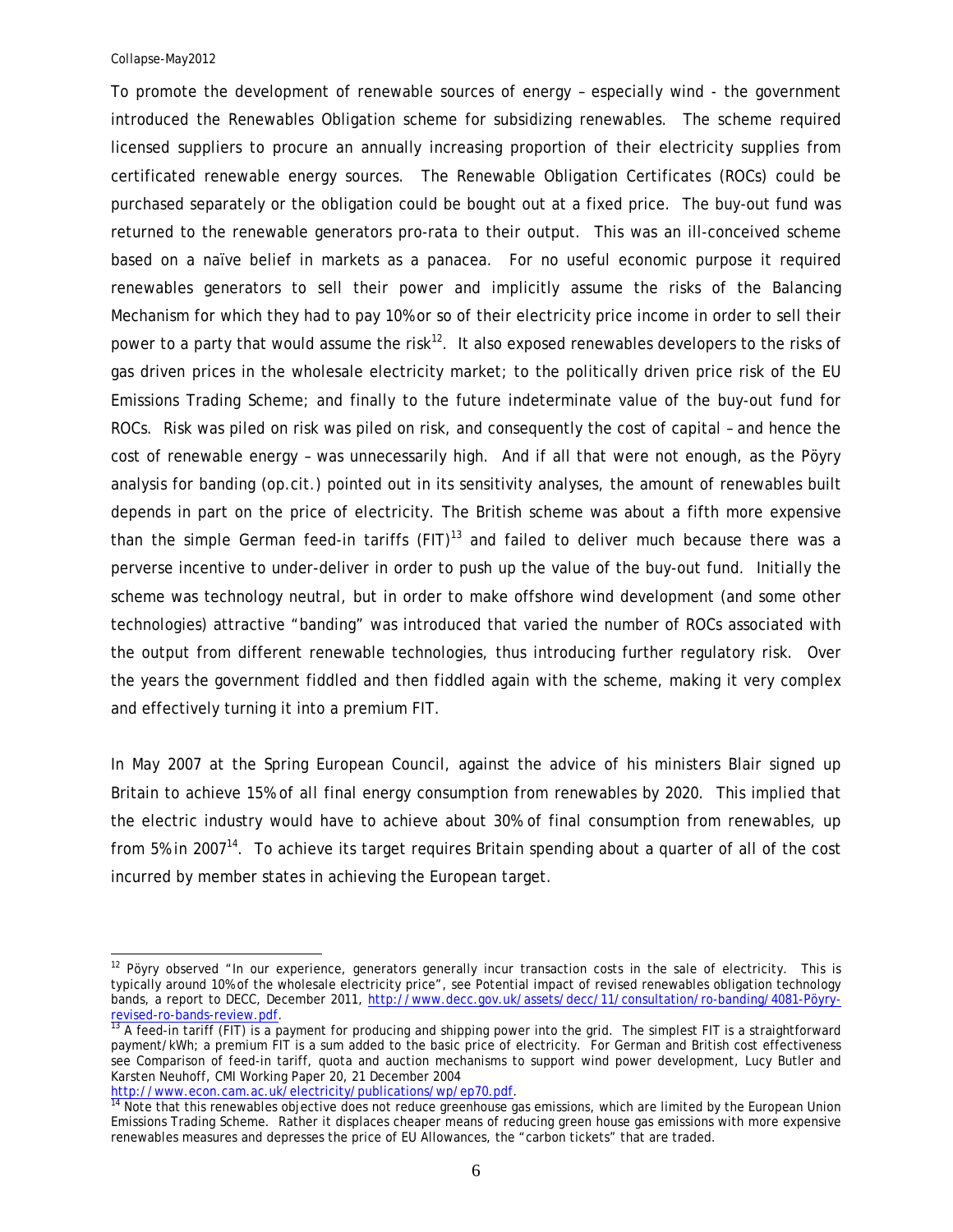Parliament passed the Climate Change Act 2008 introducing a legally binding framework that requires a reduction in greenhouse gas emissions of 34% by 2020 and 80% by 2050<sup>15</sup>. The Act also created the Climate Change Committee which sets a quinquennial carbon budget, and has to report to Parliament annually on the UK's progress in meeting the targets.

The final support measure which New Labour put in place in 2010 were feed-in tariffs for a range of small renewable generators of less than 5MW. These tariffs were supposedly a means of "Bringing electricity generation closer to the public and involving individuals…". The government's cost/benefit analysis for household photovoltaic solar panels gave the net present cost of the scheme as £8.6bn<sup>16</sup> compared with a net benefit of £420m giving a net disbenefit of £8.2bn, which is going some even by the profligate standards of DECC. In the British climate, where the sun shone for an average of 1480 hours annually at Heathrow over the years 2009-11 (compared with about 3300 hours in southern Spain where the sun is also stronger) solar panels at current prices are a daft way of producing trivial amounts of electricity at very high cost, benefiting those that sign up at the expense of the rest of customers.

Both parties to the Coalition are green and the Coalition Agreement of May 2010 proposes for the electric industry to "implement a full programme of measures to fulfill our joint ambitions for a low carbon and eco-friendly economy". The Coalition's first Secretary of State for Energy and Climate Change, Chris Huhne, took over all of New Labour's policies including nuclear (notwithstanding that he had once commented that nuclear was a "tried, tested, and failed technology").

It estimates for a scenario with constant demand that we would require 77GW of nuclear/CCS plus:-

| 9,600 2.5 MW turbines <sup>10</sup> |
|-------------------------------------|
| 38 London Arrays <sup>11</sup>      |
| 25 million 3.2 kW solar panels      |
| 1,000 miles of Pelamis<br>machines  |
| 2,300 SeaGen turbines               |
| 1 Severn barrage                    |
| 1,000 hydro schemes                 |
|                                     |

<sup>16</sup> At the then price of pv panels.

l <sup>15</sup> The Royal Academy of Engineering looked at the engineering implications of the 2050 target in "Generating the Future: UK Energy Systems Fit for 2050", www.raeng.org.uk/gtf. The report observes:-

<sup>&</sup>quot;Although the scale of the challenge has often been acknowledged, very few have sought to try to put numbers to it. We do so and come up with numbers which are currently beyond the capacity of the energy industry to deliver. Turning the theoretical emissions reduction targets into reality will require more than political will: it will require nothing short of the biggest peacetime programme of change ever seen in the UK."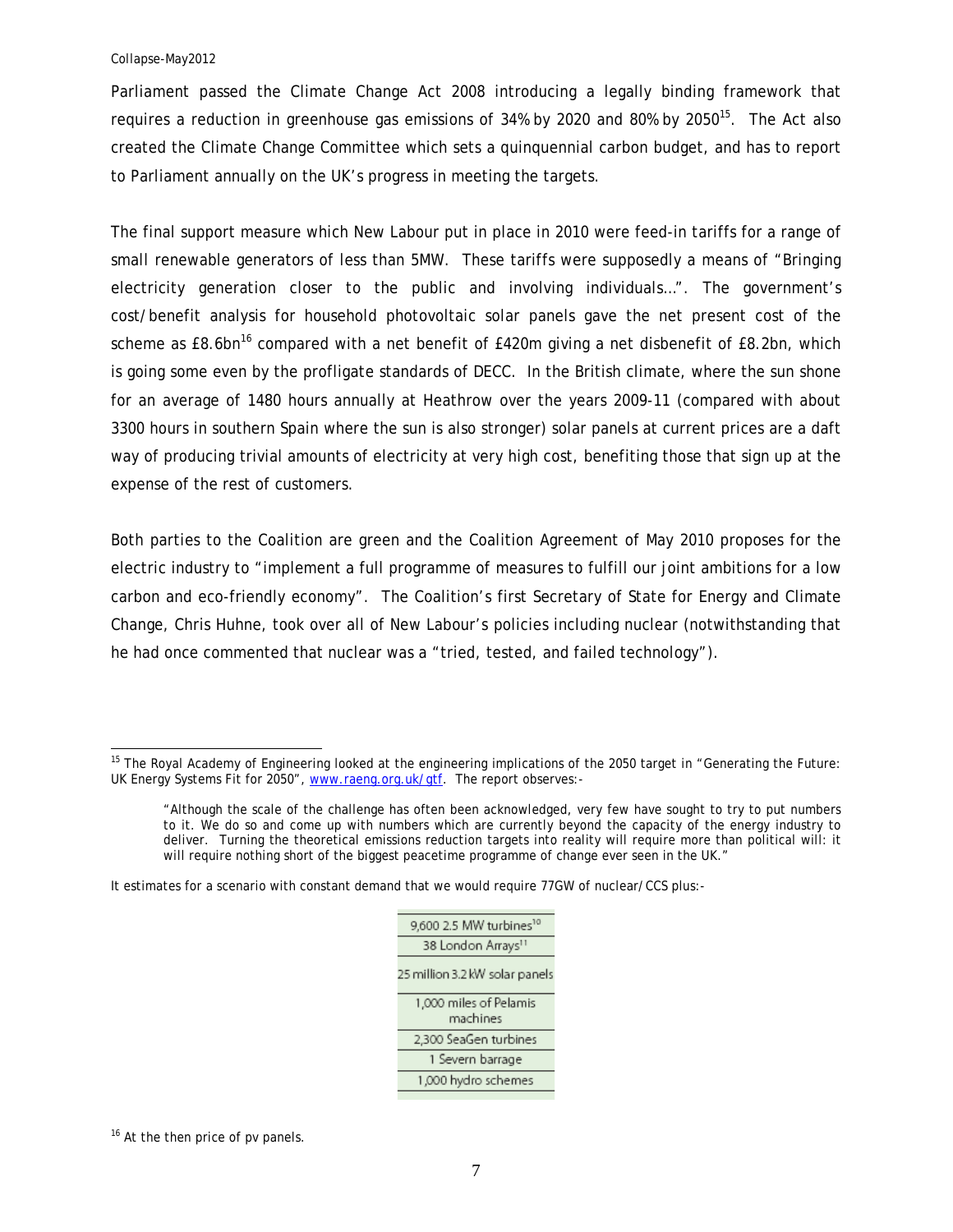## 2.2 Greenwash – economic loss and political "competition"

Along with the green mood and the Climate Change Act came boasting about Britain "leading the world" in greenery<sup>17</sup>. But politicians neglected to tell us that while maybe Germany and Denmark were up with us, others were not following, least of all China and India. The International Energy Agency forecasts their output of coal generated power to double over the period 2008-2035 by 3000TWh p.a., *an increase which is 30 times the UK's current output of coal generated power.* 

There was also spin about "green jobs". In fact China provides much of the material for solar panels, while Siemens in Germany and Vestas in Denmark provide most of the windmills with the Chinese coming into contention for onshore windmills and several other companies entering the market for offshore machines<sup>18</sup>. A spokesman for Vattenfall, the Swedish developer of the Thanet wind farm of 300MW, estimated that "nearly 20% of our capex [of £900m] has been given to businesses in the UK", implying 80% went offshore. This figure is, however, "better than the 10% reported by E.On and its partners for the London Array scheme", which is three times the size of the Thanet scheme.

In April 2009 the European Commission published "Employ RES: The Impact of Renewable Energy Policy on Economic Growth and Employment in the European Union"<sup>19</sup>. The study (based on macroeconomic models which examine both the gains in the renewables sectors and the losses in other economic sectors due to higher energy prices) finds that even in the most optimistic (arguably unrealistic) scenarios where EU countries retain more than half of the global green technology market (and presumably the Americans, Chinese and Indians sit on their hands) overall benefits from renewables policies are "slight". For the UK the study predicts relative economic contraction, and in all but one scenario up to 30,000 net job losses, with the costs of policies destroying more jobs than are created even in some of the more optimistic scenarios.

In reality the government is imposing a tax on people<sup>20</sup> by requiring them to subsidise an expensive product from Germany and Denmark, which reduces demand for other goods and services - and hence employment - in other sectors of the economy. *Subsidised "green" jobs*<sup>21</sup> destroy other jobs *unless we can export the expensive green products.* Furthermore, since about two thirds of the windmills are foreign owned, we transfer  $E$ %bn a year in subsidies overseas<sup>22</sup>, and the

l  $17$  In fact the only area in which Britain is "leading the world" is in the quantum of offshore windmills, a race that few others intend to join because they have more financial sense.

 $18$  Turbines comprise up to half of the cost of offshore wind farms.

<sup>&</sup>lt;sup>19</sup> http://ec.europa.eu/energy/renewables/studies/doc/renewables/2009\_employ\_res\_report.pdf.<br><sup>20</sup> The ROCs count as public expenditure.

<sup>&</sup>lt;sup>21</sup> Renewable UK estimated that there were 9200 FTE workers in wind in 2009/10, which gives a figure of subsidy/worker of approximately £57,000 per worker which is about twice the median earnings in the public (£29,000) and private (£25,000) sectors, The Green Mirage, John Constable, Civitas.

 $^{22}$  Calculations by the Renewable Energy Foundation published in the Sunday Telegraph, 18/9/11.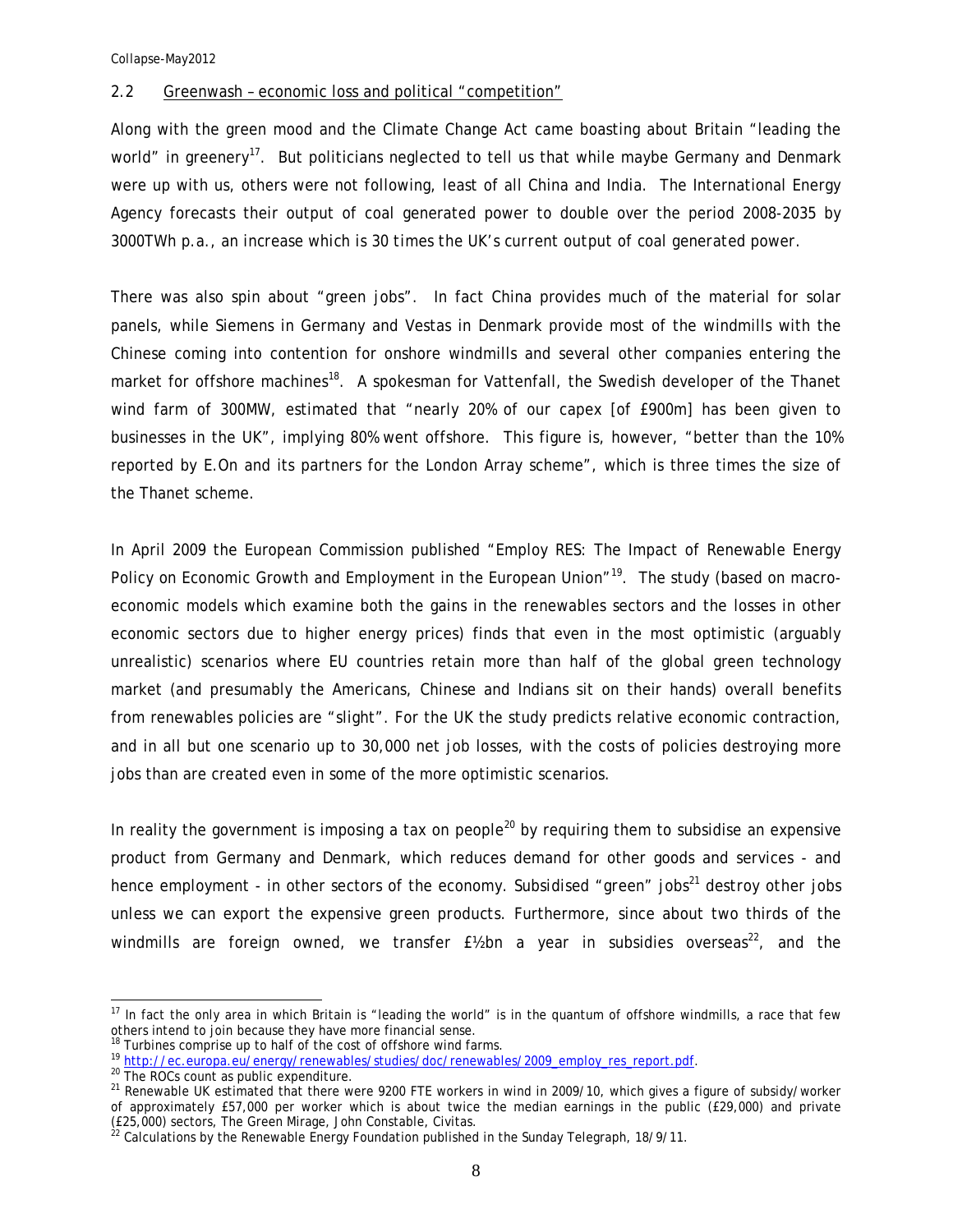manufacturing jobs "created" are foreign. There is both a deflationary impact on the economy and a balance of payments burden to add to that already resulting from high oil prices<sup>23</sup>.

From 2000 for a few years the wholesale market was reasonably competitive, and generators were free to build plant and hope for profit from selling their product. **Now, with heavily subsidized plant operations, market competition has been replaced by political competition for subsidy, which in practice means attempting to get their hand in customers' pockets via DECC. This was shown clearly in the way that the government increased the subsidy for offshore windmills to get the London Array going, and the howls of protest when the government proposed cutting the subsidy for solar panels.**

## 3. THE WHEELS ARE COMING OFF DECARBONISATION/GREENING

The wheels began to come off the decarbonising/greening venture with the solar panels. Although the average household installation is 3kW the subsidy applies to schemes of up to 1300 times this. So there was a "sun rush" as developers leased fields to smother them with panels. The government stopped this in 2011, and then ineptly ran foul of the courts as it attempted to cut the feed-in tariff for all schemes without allowing for adequate consultation.

# 3.1 The nuclear roller coaster rolls on<sup>24</sup>

Next, the government's nuclear ambitions were hit by the 2011 Fukushima nuclear electric disaster in Japan. The German government announced that German nuclear plants would be closed, which hurt the finances of RWE and E.On at a time when their share price had been significantly underperforming the market. This was due in part to losses on the long-term oil indexed gas contracts they had signed; decreased output and depressed prices from wind and solar; and to environmental taxes. On 29 March 2012 they pulled the plug on their joint nuclear venture Horizon, which had intended to develop up to 6600MW of new build power. Although Horizon's business may be sold to another foreign company which will delay development by years, especially if a new reactor design has to be licensed. Moorside, a joint venture between French GDF Suez and Spanish Iberdrola/Scottish Power to develop a nuclear plant of up to 3600MW, is not likely to proceed in a hurry because Iberdrola's balance sheet needs strengthening, which will take time. Finally, while EDF Energy has made the biggest commitment to nuclear in Britain, it will proceed more slowly than the government had hoped for.

Professor Gordon MacKerron recently observed<sup>25</sup> that "there is no way yet to know what UK nuclear constructions costs will be – this is the largest item of cost not addressed by EMR." He pointed to enduring UK uncertainty because: -

l  $^{23}$  The alternative to windmills is gas, which at current prices is cheaper to import than windmills.

<sup>&</sup>lt;sup>24</sup> The nuclear roller coaster is the title of chapter 5 of my book.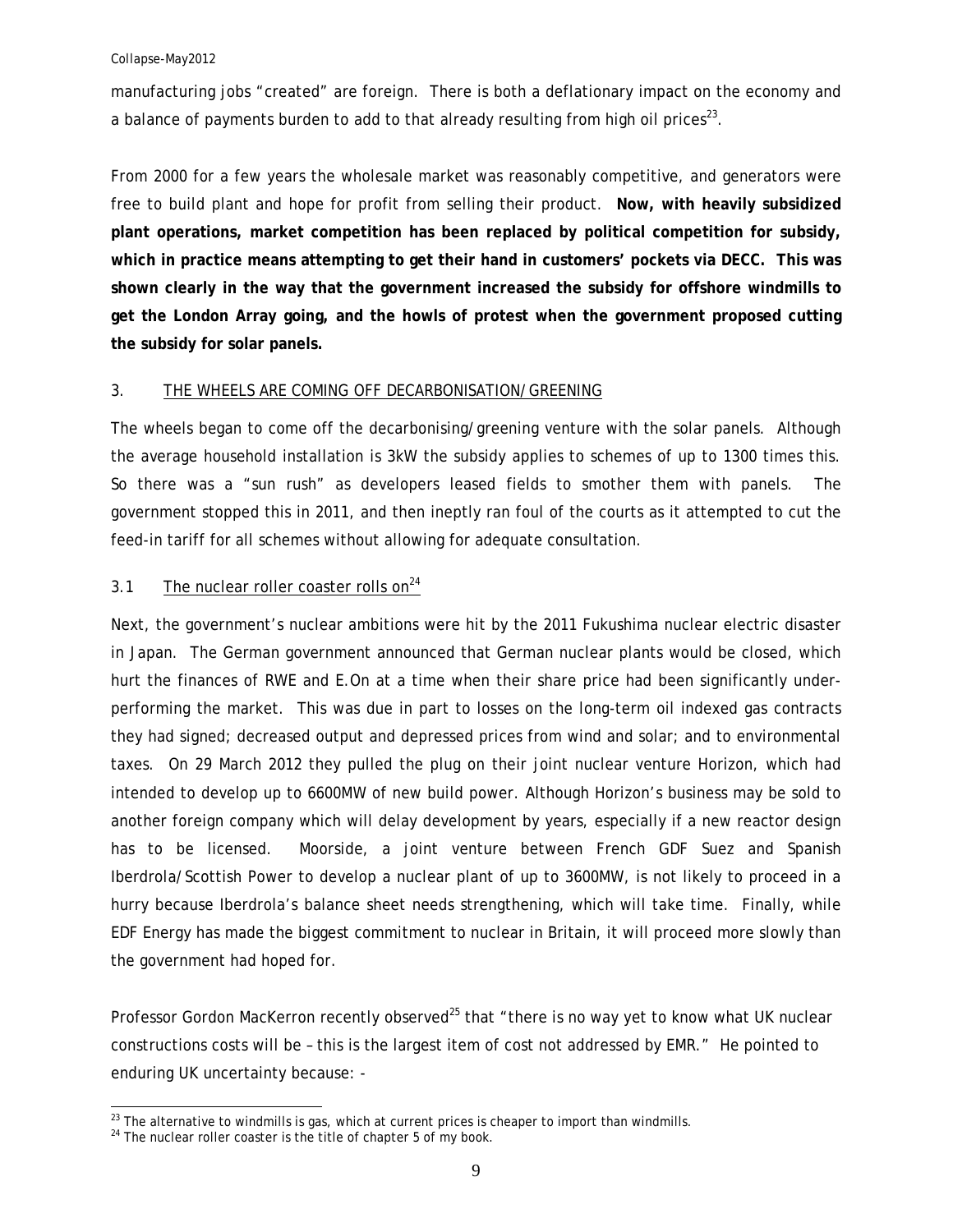- No EPR reactor has yet been completed anywhere
- The UK regulatory process is incomplete
- There is no realistic 'turnkey' basis for contracts
- There is uncertainty over how many units will be built to given designs
- There is likely to be a high degree of vendor market power

Looking at nuclear development from the perspective of companies investing, Peter Atherton of Citigroup<sup>26</sup> points out that there are five big risks for nuclear power developers:-

- 1. Planning
- 2. Construction potential corporate killer
- 3. Power price (revenue) potential corporate killer
- 4. Operational (output and safety) unique systemic risk and potential corporate killer
- 5. Waste and decommissioning

He asks whether the EMR proposals (see below) help address the major risks, and concludes that although they mitigate the power price (revenue) risk by transferring it to the customer, but do not "guarantee returns" – they merely underpin revenue. EMR does nothing for construction risk, nor does it lead to operational risk. Therefore it is questionable whether the proposals reduce the cost of capital. He argues that the state will also have to assume the risks of construction, and waste and decommissioning.

The prospect that a nuclear plant will be completed is receding into the 2020s; and there is no prospect that anywhere near the 26GW of nuclear that the Climate Change Committee sees as necessary by 2027 will be built $^{27}$ .

## 3.2 "Urgent" CCS

In 2003 the government said it would set up "an urgent implementation plan…to get a Carbon Capture Storage (CCS) demonstration project off the ground". The first attempt was in 2005 by BP, which owned the depleting Millar gas/oil field, and Scottish & Southern for a pre-combustion scheme at Peterhead. They pulled out in 2007 because they believed government support was inadequate. The government then launched a competition for a coal fired power station with CCS but specified that eligibility was limited to post-combustion coal technology. The competition for four plants took four years to complete in significant part because the Treasury were opposed to the project and put every obstacle in the way. Eventually in Gordon Brown's last spending spree in 2009 the money was released. But by then all but two of the competitors had dropped out, and eventually only one scheme (a retrofit of Longannet by Scottish Power) was left. In late 2011 the government concluded that the scheme was too expensive, and said they would launch another

<sup>&</sup>lt;sup>25</sup> "Will the EMR deliver nuclear power?", Conference organised by Cornwell Energy Associates, 17/4/12.<br><sup>26</sup> Head of European Utility Sector Research, Future of Utilities Conference, Allen & Overy, 30/4/12.<br><sup>27</sup> Interest gas combined, would come forward under the FiT CfD by 2040." Pöyry stated that "All the main input assumptions were provided to Pöyry by DECC."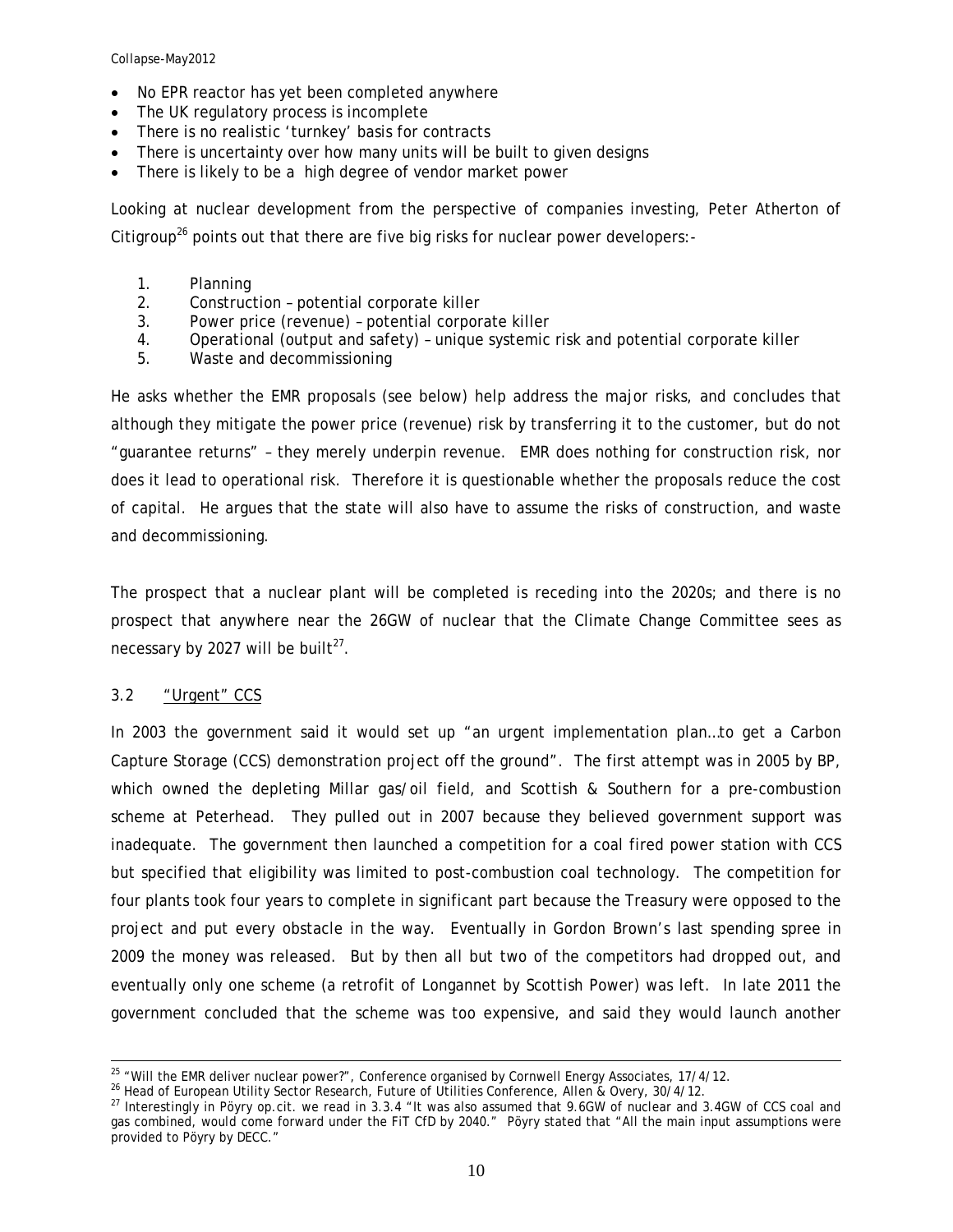l

competition for four projects; they also said they would welcome applications from gas fired stations<sup>28</sup>. That competition is now underway but the level of ambition seems to have been scaled down and the earliest any plant could be built is by 2016. The "urgency" of 2003 drags on!

### 3.3 Don Quixote's green and expensive dreams

There are two types of windmills, onshore and offshore. The onshore windmills are expensive and many people regard them as unsightly in our crowded land. The wind industry is too often given to spinning their capabilities, claiming a load factor of  $30\%$ <sup>29</sup> when in fact the average load factor of wind farms in England was 22% in 2009; 18% in 2010; and 22% up to November 2011<sup>30</sup> - the low average implies that many are below the average. Wind developers are loath to disclose at planning enquiries their estimate of load factor, but the fact that they are keen to develop at such low load factors indicates that the subsidy is too high. The Sunday Times of 15/4/12 reported that Climate Change Minister Greg Barker has "declared there will be no significant expansion in the number of turbines on land beyond those in the pipeline", but that statement allows for ambiguity.

The offshore windmills are extraordinarily expensive; the supply chain is far from developed for the scale of British dreams; and it is an immature technology<sup>31</sup>. It is not too far fetched to imagine that in future the machines in the North Sea will stand battered and broken<sup>32</sup>, and our successors may look on them as we look at the temples to the water gods which Mayan shamans built in the ninth century to end the drought which never ended – a fantasy.

As well as being expensive to construct, since the wind blows when the wind blows – and it does not usually blow when there are high pressure periods in winter when it is cold – wind also in practice wind contributes little reliable capacity. With a large wind fleet the system needs almost the equivalent capacity of conventional thermal (mainly gas) plant to meet the peak demand and ensure the lights stay on.

 $^{28}$  The National Audit Office prepared a report "Carbon capture and storage: lessons from the competition for the first UK demonstration", 12 March 2012.

<sup>&</sup>lt;sup>29</sup> i.e. that over time a 10MW wind farm would produce the equivalent of a 3MW plant running continuously.

<sup>&</sup>lt;sup>30</sup> Capacity Concepts and Perceptions - Evidence from the UK Wind Energy Sector", Michael Jefferson, International<br>Association for Energy Economics, Second Quarter, 2012, and e-mail.

 $31$  There is talk of reducing costs from a learning effect, and DECC has a target for offshore wind of £100/MWh by 2020. But subsidies shelter industries from competition and tend to "infantalise" them, so one may be skeptical about such claims. A study "Great Expectations: The cost of offshore wind in UK waters – understanding the past and projecting the future", a report by Technology and Policy Assessment Function of the UK Energy Research Centre "…is concerned with recent cost escalations in offshore wind…This report finds evidence that cost increases may have peaked, but does not see any meaningful reduction in the period to 2015…" In the longer term the report finds "reason for cautious optimism."

 $32$  Great Expectations (op.cit.) records "UK offshore farms have experienced higher than expected loss of generation - in particular from gearbox failure (especially bearings); generator failures; subsea cable damage; and operator access limitations (BVG Associates, 2007). Feng et al. (2010) analysed the operational experience of UK Round 1 projects and found that at only 80.3% the average availability had indeed fallen well short of expectations. As a result, the annual average capacity factor for reporting UK Round 1 wind farms has been 29.5% (Feng et al., 2010) - higher than the average value of 27.3% reported in 2007 for UK *onshore* wind farms but lower than the expected 35.0%...".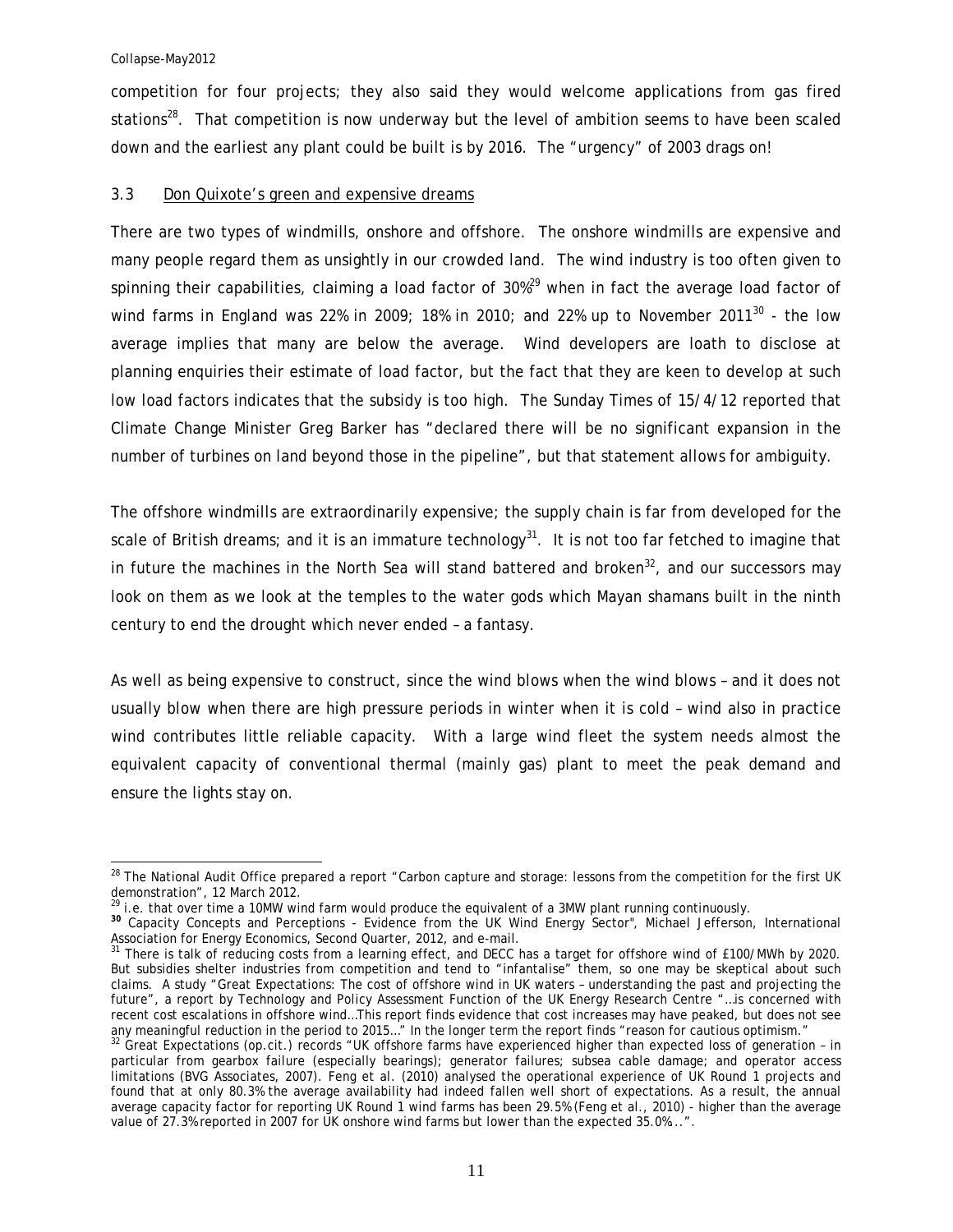l

**The final nail in the case against windmills is the finding of Dutch physicist Fred Udo that in a**  system like the one in Britain with very little hydro for regulating short term variations<sup>33</sup> their **efficiency in reducing reduce CO2 emissions is low.** The efficiency of windmills in saving CO2 emissions depends upon the type of plant that has to respond to the variability of wind output to regulate the system to keep supply and demand in balance all the time. Since wind production is not closely correlated with demand, as wind output increases in the short term, then other dispatchable plant has to back down to regulate the system, and vice versa. If the regulating plants are flexible hydro facilities and the wind is displacing gas or coal production then there is a saving in CO2 emissions equivalent to the avoided thermal production (as is the case in Denmark where the regulation is provided by hydro in Norway<sup>34</sup>). If, however, the regulating plant is a gas or coal plant which is forced to "cycle", then this reduces the thermal efficiency of the plants and hence increases their CO2 emissions. Thus the net saving of CO2 emissions depends **empirically** on the behaviour of a real system, not on emissions figures derived from test runs or plants running continuously.

**Udo analysed the Irish electric system (www.clepair.net/Udo-okt-e.html) which has a proportionately much higher level of wind production than the British system and generally (but**  not always) regulates wind variability with hydro<sup>35</sup>, but sometimes the system is short of hydro **and thermal plant regulates; the system operator calculates the emissions of CO2 every 15 minutes and also measures the production by windmills. For ten months with varying hydro situations he calculated the "efficiency of wind" as the ratio of actual CO2 emissions to what they would have been if the output of wind had saved 100% of the thermal generated CO2 which it theoretically displaced, see exhibit 1.** 

<sup>33</sup> The British system currently needs about 4GW of regulating capacity available at all times. Pumped storage provides about 1.8GW; part-loaded CCGT and coal plants provide the remainder of about 2GW. Most, if not all, of the additional 3GW required under the Gone Green scenario for 2020 is likely to be thermal plant.

<sup>&</sup>lt;sup>34</sup> Wind Power and CO2 Emissions 2011, Paul-Frederik Bach, 11 March 2012, <u>http://pfbach.dk</u>.<br><sup>35</sup> In Eirgrid most of the regulation is provided by a 270MW pumped storage facility and 3 hydro facilities totaling about 180MW that have the reservoir capacity.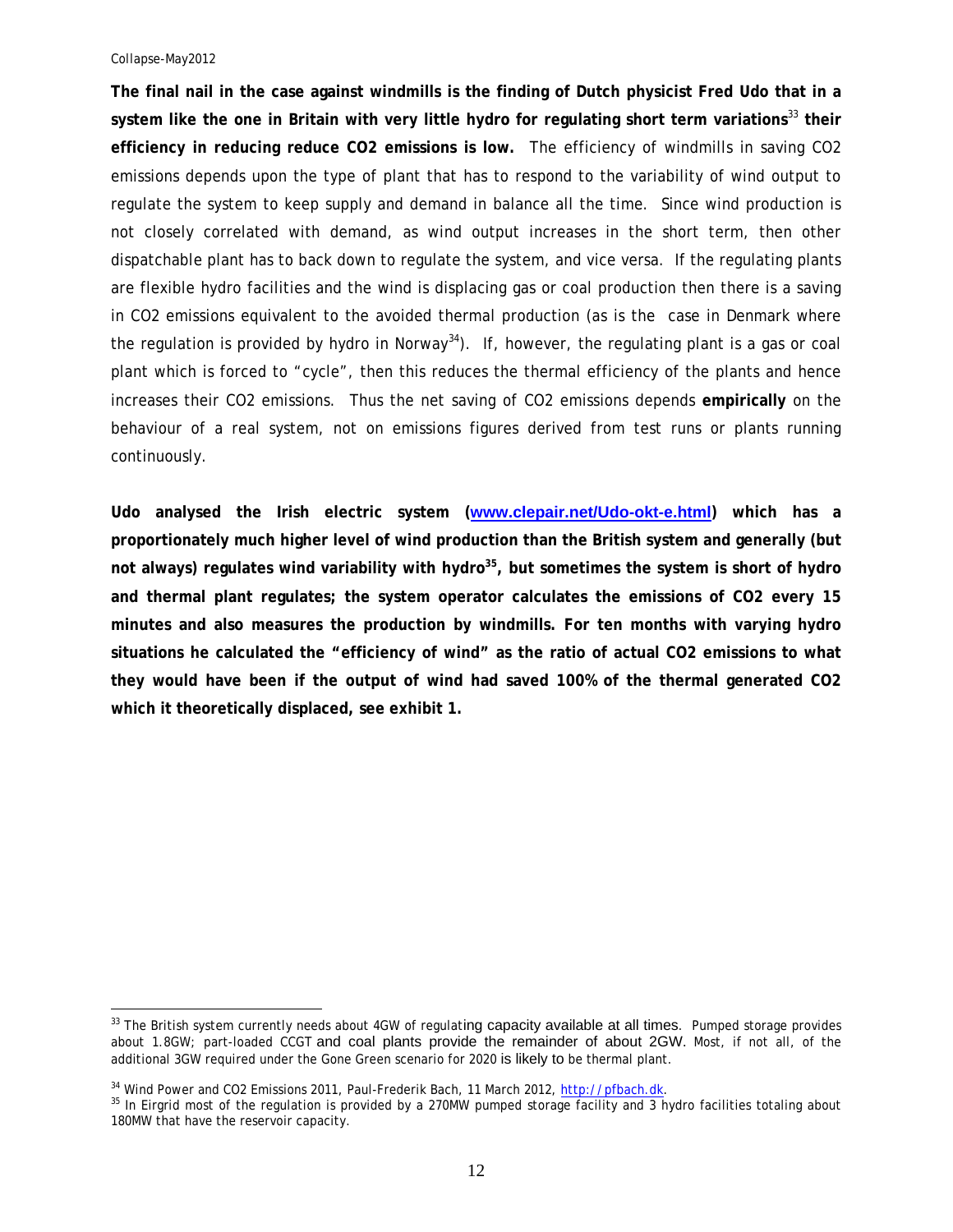

Wind efficiency and hydroproduction

**The "efficiency" is dependent upon the availability of hydro for regulation - in April 2011 when hydro was low the proportion of wind output was 12% but the reduction of CO2 emissions was only 4%.** 

**A similar study in the US of the emissions impact of wind energy on Public Service Company of Colorado and of the main Texas system of ERCOT, which are both predominantly thermal systems, concluded that NOx and SOx emissions increased significantly, and CO2 savings are "minimal at best"36.** 

**The Irish system has proportionately significantly more hydro for regulating than the British system, which relies more on thermal plant, so British wind efficiency in reducing CO2 emissions will be much lower and with more wind, will become even lower - as per the Colorado system. IN BRITAIN WINDMILLS DO NOT DO WHAT THEY CLAIM ON THE TIN.** 

## 3.4 The Electricity Market "Replacement" project

The introduction of a significant level of wind leads both to very volatile prices and to cycling of plant, which increases the riskiness of investing in the gas plant required to back-up the windmills. Indeed, many might be reluctant to invest. Following reports by Ofgem and then the New Labour government the Coalition government announced that it was going to undertake the "Electricity Market Reform" (EMR), which was claimed necessary to "keep the lights on" and to "make Britain one of the best places to do energy business". The intention was to replace the ROCs for windmills with a feed-in tariff; to develop contracts for nuclear power plants; to support CCS with contracts;

l 36 How less became more: wind, power and unintended consequences in the Colorado Energy Market, Bentek Energy LLC, 16 April 2010, http://docs.wind-watch.org/BENTEK-How-Less-Became-More.pdf.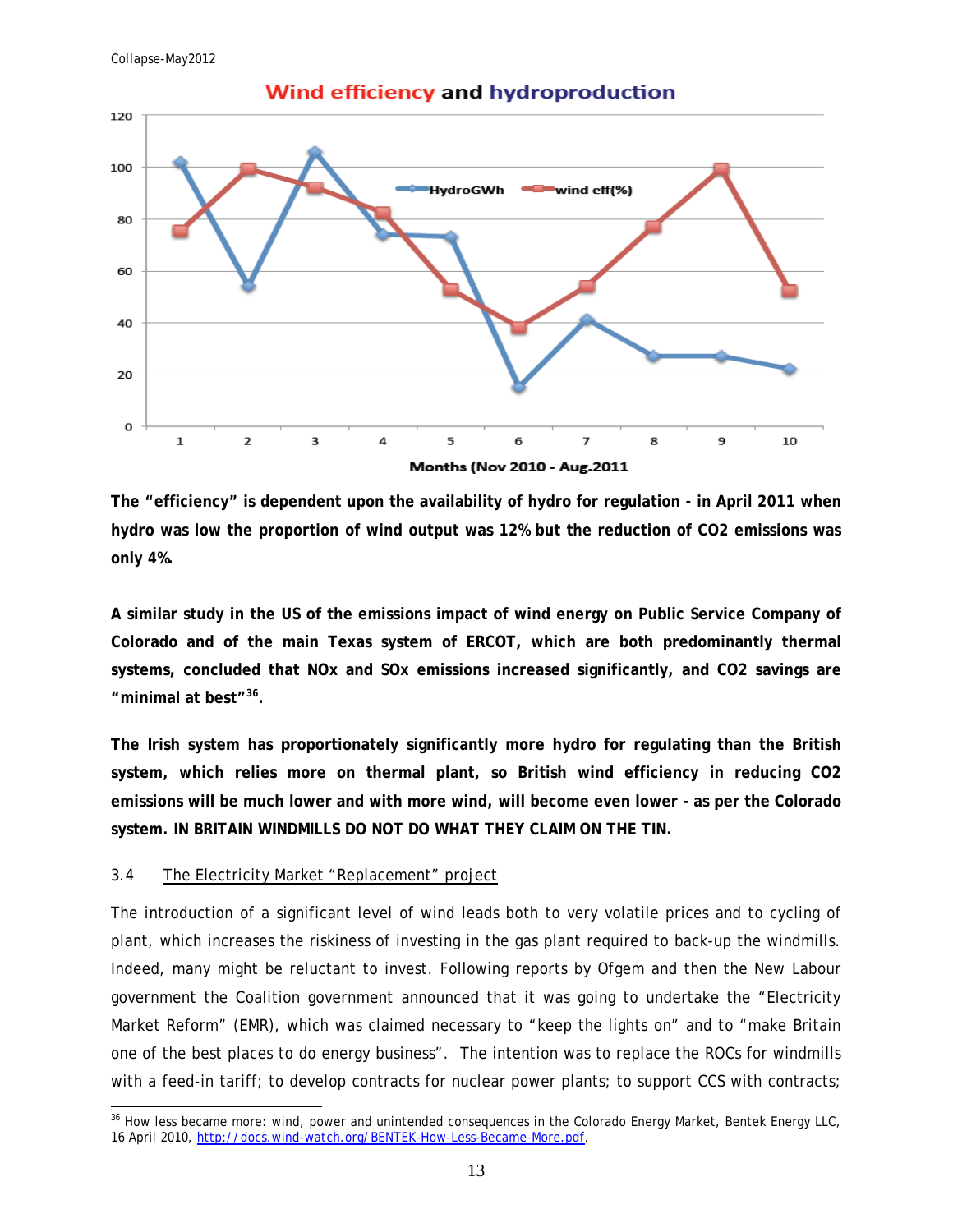and to devise a capacity payment mechanism to financially support the gas plant necessary to back up the windmills and to ensure security of supply because about a fifth of the existing portfolio of plant will be retired by 2020. The project is misnamed - it is not about reforming a market but about replacing the investment function of a market with central planning (indeed in the case of renewables, micro central planning $37$  and with what are in effect regulated price contracts designed to de-risk investment. *The conventional investment role of a normal market has been eliminated and the "spot" market price will be depressed and distorted by the must-run subsidised renewables.*

Two years later no indicative prices have been tabled for nuclear, nor outline proposals for risk sharing and incentives. According to a report in the Financial Times (21/4/12) Centrica (which has publicly indicated it is not willing to assume construction cost and time risk) is fidgeting about its involvement in the joint venture with EDF Energy at Hinkley Point. The only clue to cost has been a consultant's suggestion that the appropriate post-tax weighted average cost of capital for a nuclear plant would be 11.2%. DECC has seemingly rejected the financing approach adopted for the only nuclear power plant being developed in the US of building against the regulated asset base (which has a post-tax cost of capital of 7.8%) because it clings to naïve delusions that this development is in unexplained ways market related. The difference in the cost of capital between 11.2% and 7.8% results in a production cost of about £80/MWh versus £56/MWh, and represents a saving of £bns for customers<sup>38</sup>. DECC appears to be proposing to repeat the mistake of the Renewables Obligation Scheme at the expense of customers.

At least up to the end of 2011 the development of a capacity market has been a naïve mess. First, DECC proposed an approach adopted in Sweden of a so called "strategic reserve". While this was appropriate for the potential problem the Swedes wished to address of having a few thousand MW available to meet a possible water shortage, it was not appropriate for providing and keeping online the many thousands of MW required to back-up windmills. Next, although the author advised DECC in September 2010 that reliability options (ROs) had been implemented in the New England market following advocacy and work by an American colleague<sup>39</sup>, DECC's EMR green paper of December 2010 referred to ROs as "academically interesting but not applied in practice". In early January 2011 I corrected this misapprehension and provided an article by my colleague describing the New England ROs. In its next consultation paper of July 2011 DECC had many pages on the RO concept, but got its nature wrong, describing it as a financial option when in fact it is an option on electricity production. Eventually a Spaniard put DECC officials to rights both on the Swedish issue

l  $37$  The Pöyry report for DECC on banding (op. cit.) makes this very obvious with a set of figures showing modeled levels of renewables generation for 11 types of generation for 4 options of banding.<br><sup>38</sup> "Developing trading arrangements for a windy electric industry" available on request from alexhenney@aol.com.

<sup>39</sup> He and I developed the concept in 2003 in a study for the Amsterdam Power Exchange, and subsequently in a study for a number of European regulators in 2005. Concurrently Spaniards at a university in Madrid developed and applied ROCs in Columbia.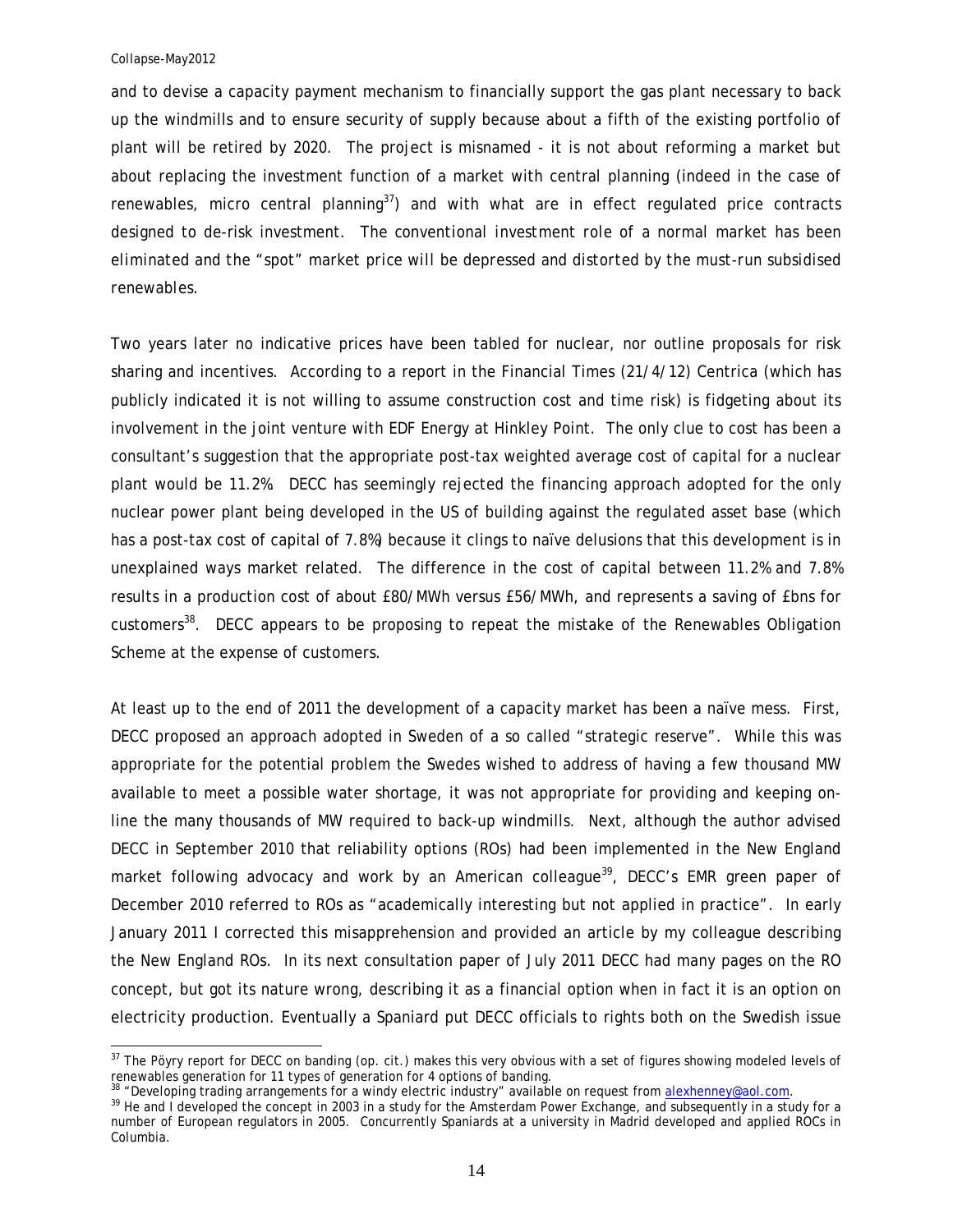and the RO, but not before DECC had wasted more than a year and the time of people in electric companies.

Further shortcomings of the EMR are:-

- The lack of provision of information to industry participants. As Nigel Cornwall observed<sup>40</sup> "The proposals as they stand do not give sufficient clarity and confidence for investors to proceed"
- There has been no indication as to where DECC has got with trying to resolve the very difficult issue of striking a balance between 1) revenues and profits to investors and 2) the interests of customers (which it failed to do with the ROCs)
- The seeming failure to look at the impact of the CFDs on the rest of the market, notably the impact on small generators and suppliers
- Stating the capacity market will not be introduced until it is shown there is a need for it will encourage developers to delay investment until it becomes necessary to implement it
- The failure to sort out NETA properly<sup>41</sup> but merely have Ofgem undertake yet another cash-out review<sup>42</sup>, and not to address the issues raised by the EU's "target model" in market splitting between Scotland and England and the related issue of using locational incentives to minimise costs

The EMR is a case example of how not to restructure an industry. While politicians have had some say over the general direction of policies and too often want to be seen to be doing something, there can be no doubt that the major failures of the last dozen or so years – the expensive and fruitless introduction of NETA (which is an intellectual abortion) and its flawed extension to BETTA; the expensive ROC system; the overly generous FITs for solar panels; the incompetent mess made of capacity payments; the nuclear misconception; the proposal to waste £bns on an ill-conceived implementation of smart meters planned to cost about twice that of the Italian and Spanish rollouts and with no obvious benefits<sup>43</sup> - are due to the incompetence of DECC officials. In part this is because of lack of technical and commercial professionalism resulting from civil service selection procedures and belief in generalists, and it is exacerbated by the continual job switching<sup>44</sup>. In

l 40 Op.cit. Conference on 17/4/12.

<sup>&</sup>lt;sup>41</sup> The aims should be to simplify its procedures and governance; to eliminate the excessive imbalance risk; to introduce a locational component; and to increase liquidity in the contract market.

 $42$  Since NETA was introduced there have been cash-out reviews in 2004, 2007, and sort of in 2009, with criticism of cashout prices in 2010. From 1993 until now the Swedes only changed their cash-out prices once, and that was not because they were not satisfied with them, but as part of a Nordic compromise to align cash-out prices with Denmark, Finland and Norway.

<sup>&</sup>lt;sup>43</sup> See "A critique of the impact assessment (IA) of smart meter roll-out for the domestic sector (GB) 18/07/2011", Alex Henney, EEE Ltd, March 2012, available from the author at www.alexhenney.com. In 2007 engineering consultant Mott MacDonald undertook a cost-benefit analysis of a domestic roll-out of smart meters and came to the conclusion there was a net *disbenefit* of £4.3bn – by August 2001 the civil servants had changed the figures into a net benefit of £4.9bn. Their Impact Assessment lacked information about the assumptions made; did not appraise some of the risks realistically; had some flawed methodology; did not consider the cheaper costs of roll-outs in other countries; and was poorly drafted. The consequence of its shortcomings was that it was the most optimistic – and unrealistic - assessment of 8 others roll-outs I analysed in Europe and ANZAC.

<sup>44</sup> One organisation observed that "During the 21 month period of the Coalition Government "we have dealt with ever changing personnel in a number of departments and especially at DECC. Officials with limited or no experience in a sector are brought in to a team part way through policy development and the whole process slows dramatically. The generalists,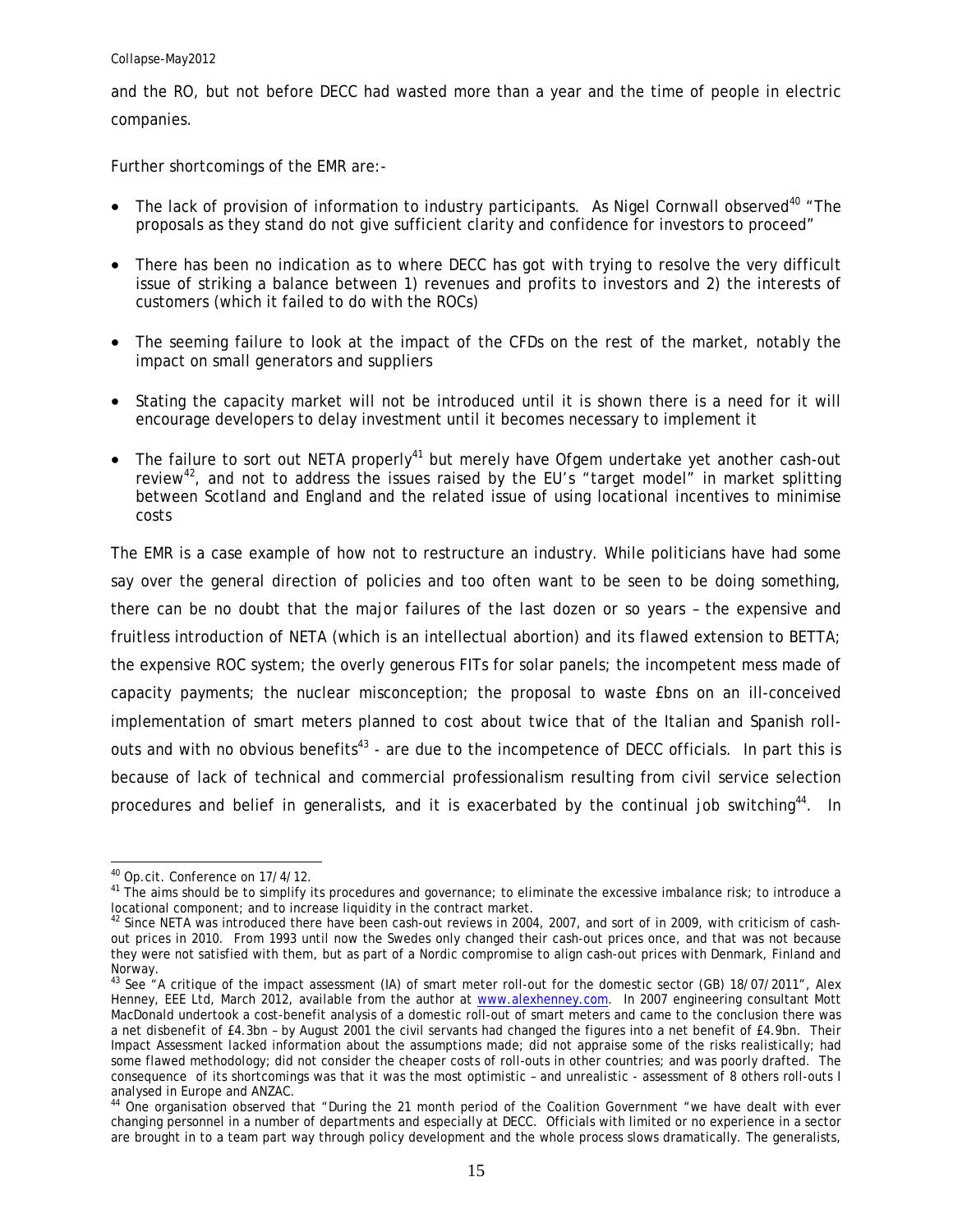consequence there is very little corporate memory of why and how things were done and what worked and did not work, and little knowledge of foreign electric systems. Furthermore there must be a suspicion that analyses are politicized. *DECC's main "competences" appear to be an ability to produce vacuous waffle – it appears to confuse "roadmaps" with action to judge numbers; to create complicated bureaucracy; to fudge numbers, some of which are frankly deceitful; and to throw customers' money at vested interests which knock at its door.* 

Although the government learns not to make the same mistake twice, it seems incapable of improving the rigour (*mortis!)* of its decision making. So it gaily goes on and makes new – and avoidable – expensive mistakes. The experience of the EMR endorses the view in my book that "Perhaps fundamentally a competitive electric industry is just too complicated for political and bureaucratic processes." The last sentence of my book is "In a decade or so will someone write a "History of the British electric industry – 2011 to 2020: the rise and demise of greenery"? It is no bad thing that the wheels are coming off sooner rather than later because it will curb the profligate waste of money. But in the process its legacy may be that we mess up the market even more. We make changes on the assumption that there will be significant wind, but this may not be realized. Thus instead of improving the market to rectify the shortcomings of NETA, we create new problems and complexities.

### 3.5 The unaffordable costs

The government and Ofgem cite a figure of  $E110$ bn for electricity capex this decade. Atherton<sup>45</sup> told anyone who cared to listen that the cost of the renewables ambition for Europe in general and Britain in particular was not financially feasible. He commented recently that the "chasm between reality and the target is now galactic…in terms of hitting the overall target it will not happen." He pointed out that the European utilities sector (which is the fourth largest sector of the stock markets) has since February 2009 been derated by 40% against the market as a whole<sup>46</sup> and by 50% against US utilities, and has only performed 9% better than the European banking sector most of which is effectively bust. Atherton points out that there have been recent tax grabs on energy companies in Italy, Germany, Finland, the Czech Republic, Belgium and Spain, a political risk which does not enthuse investors. He observes that government estimates of the price impact on customers are not credible, and that "When faced with a choice, politicians have, in our view, sided with consumer over investor. Will UK ministers in 2018 defend record prices and record profits?" As a consequence of financial strain and distrust European utilities have cut back their capex from a peak of nearly €70bn in 2009 coming down to €45bn in 2015, which is much lower than required to

 $^{45}$  Op. cit.

l

albeit bright, are not capable of dealing with the technical issues." The Spaniard who advised on the capacity market commented the officials were bright and open minded, but ever changing jobs.

<sup>46</sup> The market cap of renewable energy stacks list a high between August 2007 to August 2008 of €45-55bn and have bombed to €7bn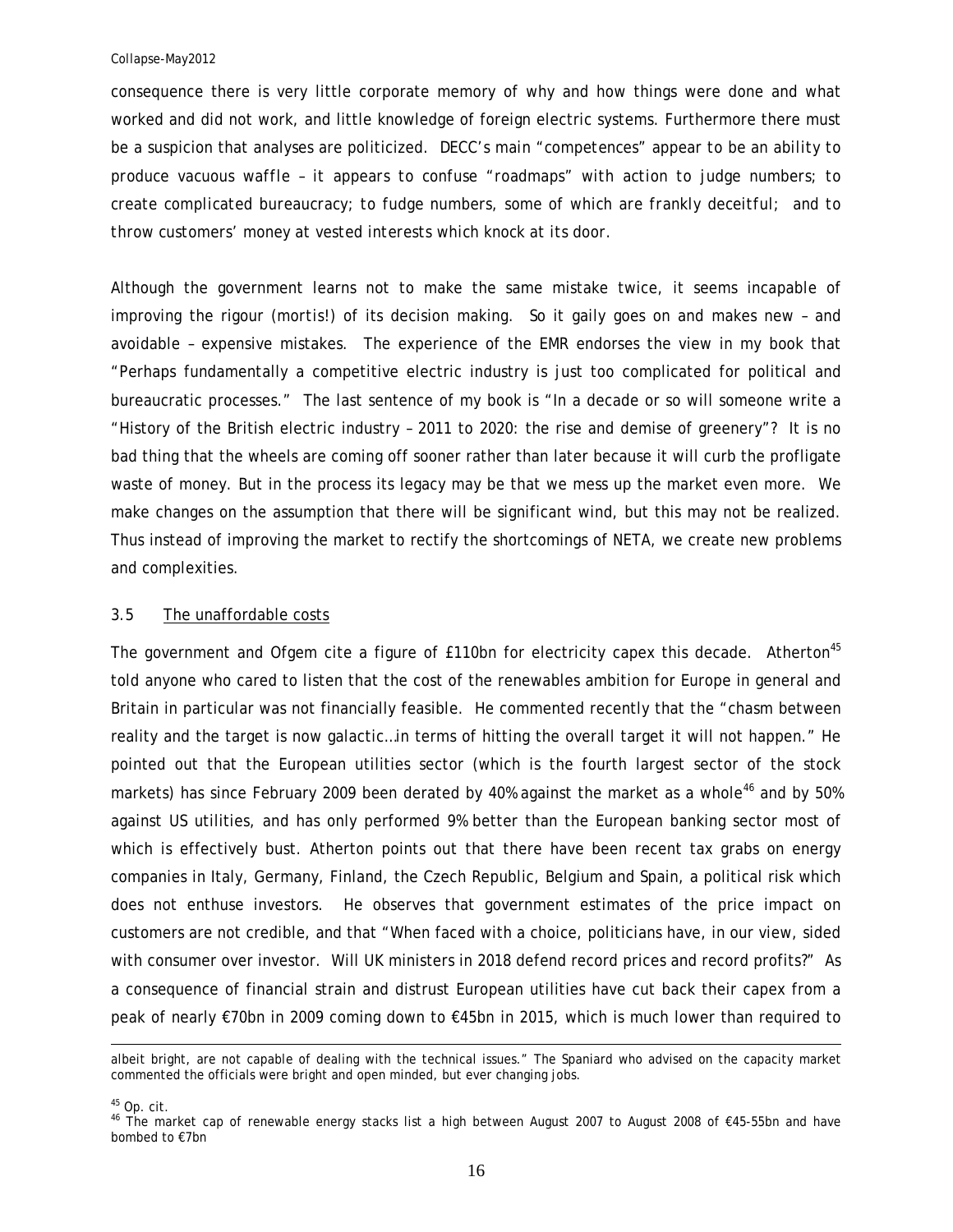meet the European Commission's estimated spend necessary to meet the 2020 renewables target, see exhibit 2. But politicians chose not to listen; now with the withdrawal of RWE and E.On reality is dawning at least in the nuclear world, see below.



Exhibit 2 Utility Sector Annual EU Energy Capex – actual and required

Also there is increasing awareness of the cost to customers of the green agenda. The annual cost of subsidy for windmills in 2011 was almost  $E0.9$ bn<sup>47</sup> and of subsidies for other renewables was about £0.65bn making a total of £1.5bn to which should be added the additional costs of constraints and system balancing. DECC forecast the cost of ROCs increasing to £3.2bn in 2014-15 and the Renewable Energy Foundation has extended the forecast to  $E8$ bn in 2020<sup>48</sup>. In addition we have the additional costs of transmission and transmission constraints; system balancing; the EU ETS; nuclear contracts; other green initiatives; and (unless the approach is altered) a waste of several £bn on smart metering*.* Then on top of all this we have VAT at a direct rate of 5% for electricity consumption and 20% flowing through other VATable goods totalling well over £1bn.

The Committee on Climate Change estimated that green measures cost the average customer £75 in 2010 representing 13% of the bill, increasing in 2020 to 25% of the bill<sup>49</sup>. Do people want to pay 25% more for greenery? A survey of 1,774 people in May 2008 by Politics Home were asked:-

"How willing or unwilling would you be to pay higher electricity bills if the extra money funded renewable power sources like wind or solar power. The response was that:-

• 37% said they were very unwilling

l  $^{47}$  These figures are derived from multiplying the ROCs issued by £50/ROC. The subsidy for offshore windmills was £368m implying a plus up of nearly twice times the price of electricity and £509m for onshore windmills implying a plus up of the price of electricity.

<sup>&</sup>lt;sup>48</sup> Figure 4 of Energy Policy and Consumer Hardship, Renewable Energy Foundation, 2011.

<sup>49</sup> Household Energy Bill, 15 December 2011, Committee on Climate Change.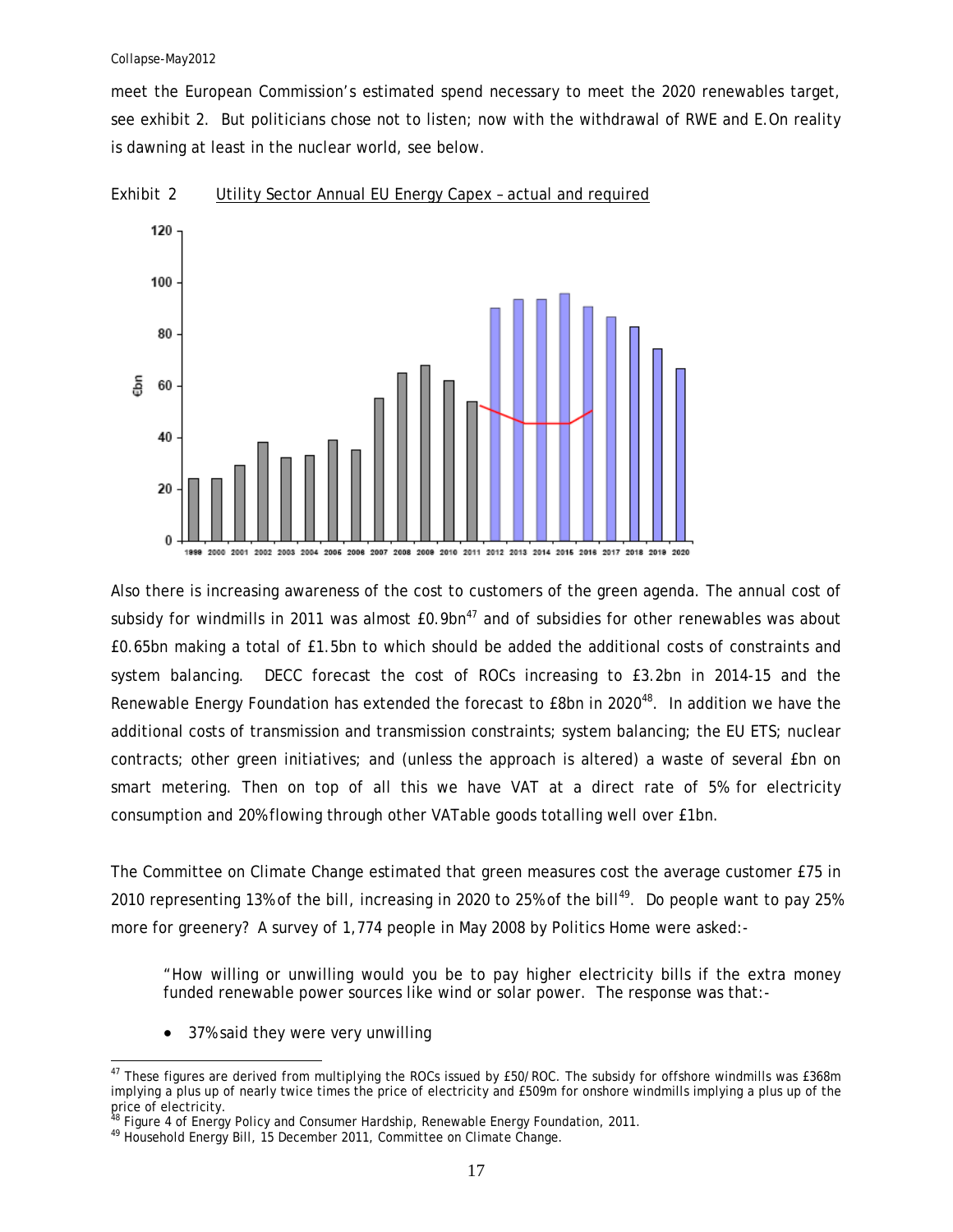- 24% said they were fairly unwilling
- 25% said they were neither willing or unwilling
- 12% said they were fairly willing
- 3% said they were willing"

## **We cannot afford the green dream on top of being squeezed to pay off our debts.**

The backlash has already begun in the Daily and Sunday Telegraph<sup>50</sup> and Daily Mail<sup>51</sup>. It is not *surprising that with the increase of gas prices plus the "green" costs, the number of fuel poor households in the UK has increased from 2 million in 2004 to 5½ million in 200952. Green ambitions will push them higher and increase political pressure.* 

## 4. WHAT IS TO BE DONE?

There was once an alternative approach to what in effect has become central planning, which has been set out by Simon Less of the Policy Exchange<sup>53</sup>. Namely he points to the experience over decades of the unreliability of electricity related forecasts – of demand, of fuel availability and prices – citing as recent examples the consequence of shale gas in the US which halved the gas price there, and the significant reduction in photovoltaic costs which embarrassed DECC. The lesson to draw from failed forecasts of fuel prices and technological innovation is that one should make as few assumptions as possible and let the market sort out how to respond to the quantity constraints of the EU ETS possibly backed by a carbon floor price. This approach would avoid the need for government forecasts; government technology choices; and subsidies with associated complexity and rent seeking. Unfortunately it may now be too late to pursue this approach because of the damage caused by the continual meddling that has gone on for the last dozen years. And it may involve too much loss of face for the Coalition, so it would be the sort of change that can only occur with a change of government.

So what can we do by way of damage limitation? **Obviously stop building windmills – but if we must have some then ensure the developers have an incentive to build them in wind efficient locations. This can be achieved by 1) tapering the subsidy the lower the load factor, and 2) as in Spain, not paying for constraining off.** 

Next, although we currently have sufficient capacity there may be a shortage later this decade or early next decade because we signed up to the Large Combustion Plant Directive which requires closure of some 12,000MW of coal and oil plant by the end of 2015 and new nuclear plants are slipping. **We should seek a derogation. Next we need to build some more gas plant, which the** 

l  $50$  For example there was a set of letters to the editor on 23/9/10 under the banner heading "The cost to every household of subsidizing energy generation by wind farms".

**<sup>51</sup>** Green taxes ad 15% to your energy bills, 17/2/12. 52 Fuel Poverty in the UK and England, 2009, DECC 2011.

<sup>&</sup>lt;sup>53</sup> At the conference on 17/4/12, op.cit.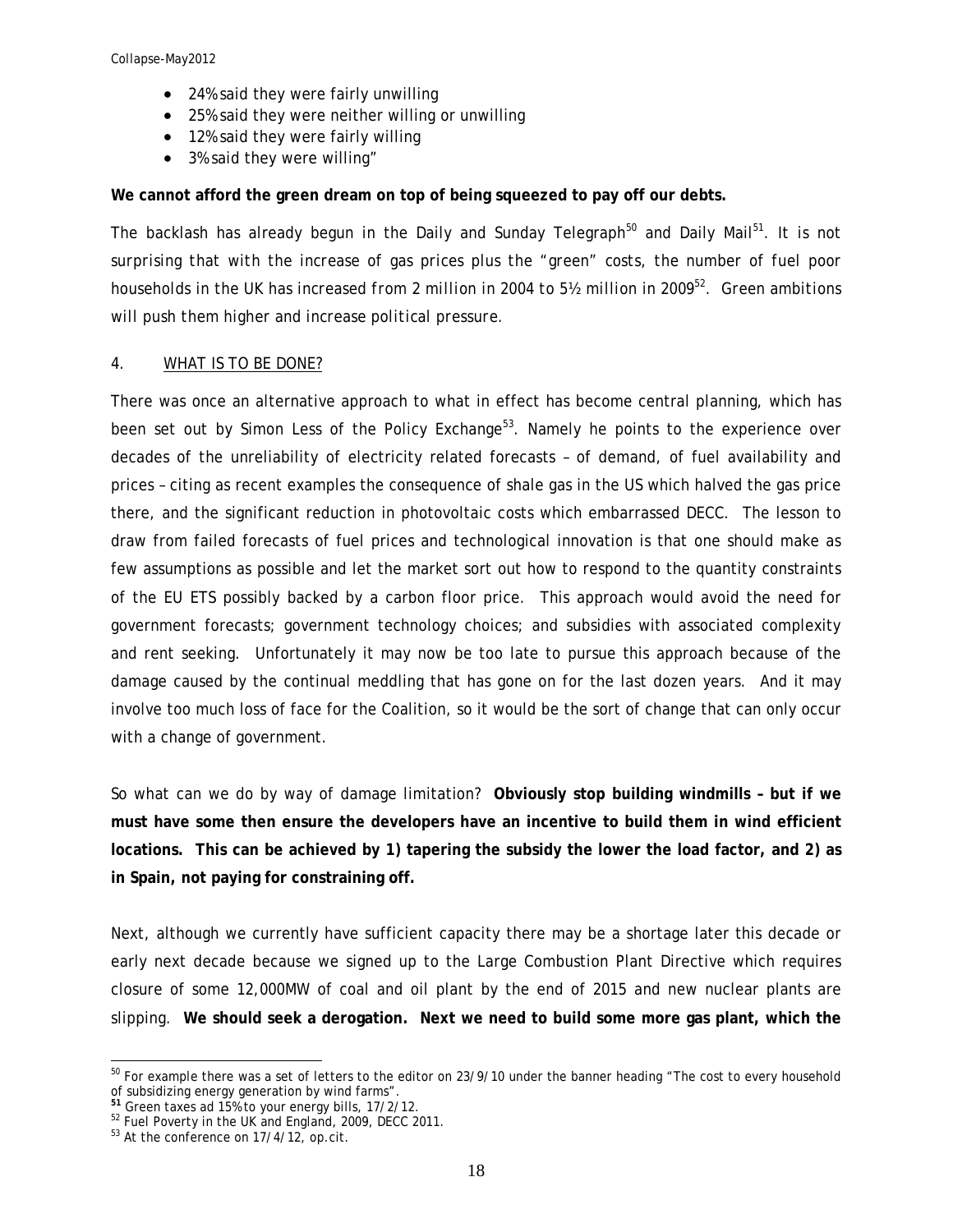**government has already proposed.** On 17 March 2012 the Secretary of State Ed Davey stated that "Gas will continue to play a vital role in a low carbon economy." He explained that "The Capacity Market will be designed to bring forward sufficient investment in new capacity…to provide certainty to gas investors."<sup>54</sup> Chancellor George Osborne followed up in the budget four days later commenting "Gas is cheap, has much less carbon than coal and will be the largest single source of our electricity in the coming years." It is good to know there is still some commonsense around! And linked with more gas plant we should exploit our reserves of shale gas as quickly as can be done in a safe manner.

**There is scope to improve energy efficiency**. While the programmes implemented by suppliers over the past decade (EEC, CERT, and CESP) have been reasonably successful, **there is much more that can be done, especially to improve the level of thermal insulation of buildings.** A fifth of all final energy consumption is used for the space heating of dwellings. According to the Association for the Conservation of Energy, although notional house building standards have improved they are still below those in northern France, Netherlands, Germany, and Denmark<sup>55</sup>,<sup>56</sup>. But the real shortcoming is that there is no effort to ensure compliance, and perhaps as many as half of the new dwellings are not compliant. While the aspirations of the Coalition government may be worthy, will it deliver more than talk?

Conservation does not keep the lights on. **The government has talked for decades about promoting more combined heat and power schemes (CHP)**, which can achieve an overall thermal efficiency of 80% and more<sup>57</sup> (compared with a modern CCGT of 55%). Thus in 2000 the government

l <sup>54</sup> Davey sets out measures to provide certainty to gas investors, DECC Press Release 2012/025, 17/3/12, <u>http://www.decc.gov.uk/en/content/cms/news/pn12\_025/pn12\_025.aspx</u>.<br><sup>55</sup> The Renewable Energy Foundation estimates that adjusting for climate "It is evident that the Scandinavian countries are

more efficient in their energy consumption for heating dwellings with Sweden, Denmark, and Norway consuming 5%, 11% and 41% less energy respectively than the UK", op.cit.<br><sup>56</sup> In Building in Ignorance, prepared for Energy Efficiency Advice Services for Oxfordshire, October 2001, David Olivier

observed:-

<sup>&</sup>quot;Previous Part L revisions[of the building regulations] in 1982, 1990, 1995 – cumulatively were supposed to reduce energy consumption for space heating by 60%. No evidence exists to show that these benefits were achieved in practice and the net effect may have been only a third of this target. The present aim of a further reduction of 23% may well be barely 10% in practice. This Report demonstrates that our current Building Regulations commit us to dwellings with unnecessarily high carbon dioxide emissions, for the life of the building - decades, if not centuries. British householders will also be subject to higher energy bills than could have been the case.

New British houses retain the heat less effectively than Scandinavian houses built before the Second World War; Swedish high standards have added only 1% to building costs; homes are now consistently so well built that testing for air leakage is no longer necessary."

<sup>57</sup> The Renewable Energy Foundation (op.cit) observes that "Denmark's consumer-owned, regionally-organized, electricity industry was created early in the last century, and from the outset the thermal power plants have been developed to run as CHP units delivering district heating… Approximately 1.5 million households, or 60% of the total, are connected to district heating networks. All the base-load power plants in Denmark are over 42% efficient in condensing mode – (i.e. when delivering no district heating in high summer) – and up to 93% fuel efficient in full CHP mode. Denmark still boasts several coal-fired plants that are the most efficient in the world. Nordjyllandværket near Aalborg, for example, is 48% efficient in condensing mode, and as a consequence of this, only a small fraction of the primary energy used is lost to the environment in winter. In contrast to Denmark, the UK's coal fired power plants are about forty years old on average, and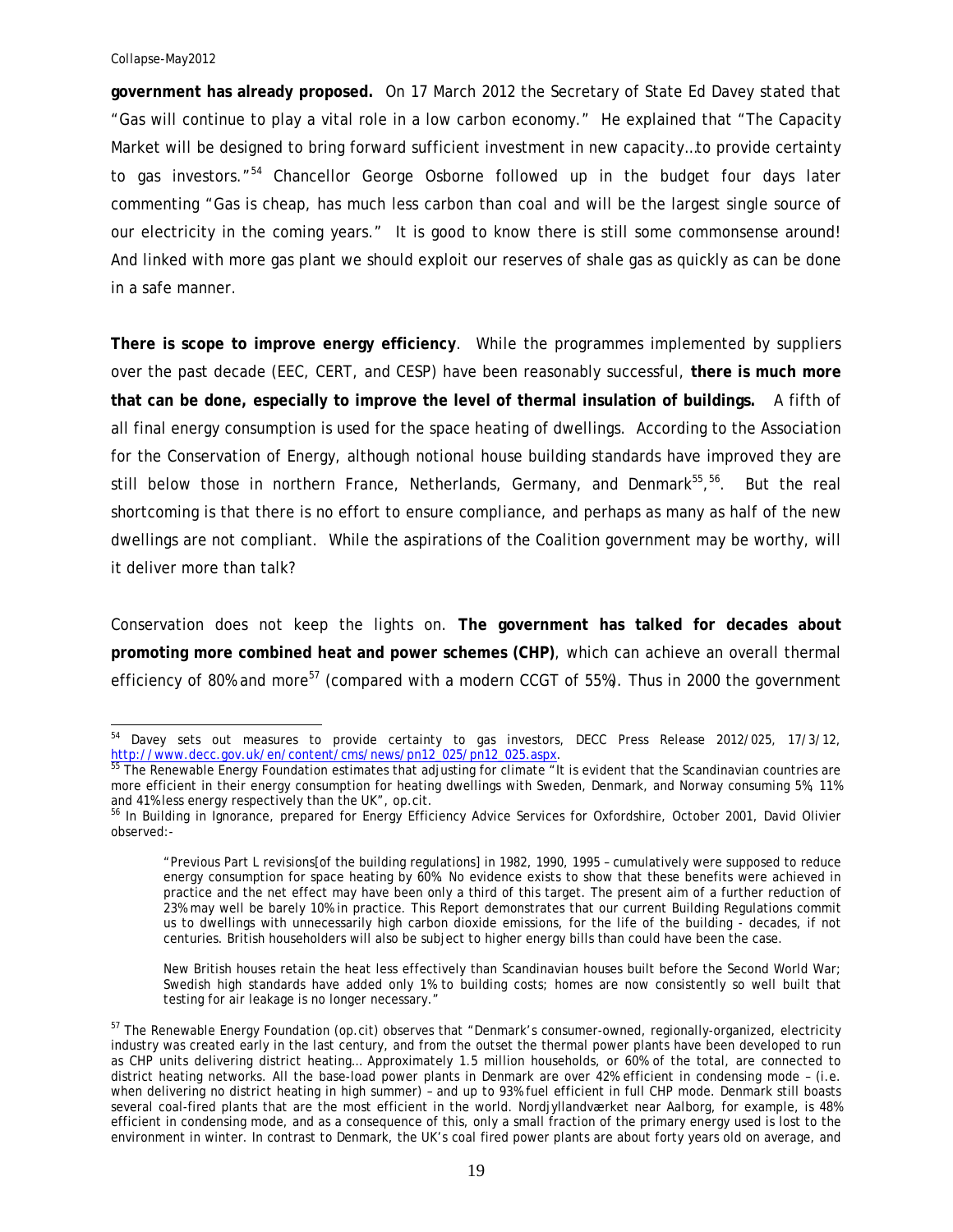announced a target of achieving at least 10GW of Good Quality CHP by 2010, and in 2004 came "The Government's Strategy for Combined Heat and Power to 2010". In supporting NETA the government claimed that it would not adversely affect CHP as compared with the Pool (which was designed to be friendly to small generators). Clearly the government did not know what it was talking about. The complexity of the arrangements; the penalty of the Balancing Mechanism for plants that were not operated by the Big Six<sup>58</sup>; the lack of liquidity of the contract market; and the fact that the EU ETS does not fully credit CHP schemes with the carbon saved<sup>59</sup>; have all had a serious adverse affect on CHP schemes.

To offset NETA and promote CHP the government introduced a number of financial incentives including exempting schemes from the Climate Change Levy for indirect electricity supplies, which is currently worth about £5/MWh. With the exquisite timing illustrative of the frequent inability of Whitehall to "join up", the Chancellor reneged on the government's decision in 2009 that the exemption would last until 2023, and on 21/3/12 removed the exemption a week before the Secretary of State published "The Future of Heating: A strategic framework for low carbon heat in the UK". *This points out that after a decade of talk there is currently only 5.9GWe of industrial CHP* although "There is a further established technical potential of 24GWe by 2020" (but all may not be economic). The government also extols the benefits of heat grids for buildings; cites Copenhagen; and advocates the development of heat grids $60$ . The report has fluffy words about government support policies for both; we can be reasonably sure they are merely more words.

**The only proven and substantial low carbon option for Britain in the medium term appears to be nuclear power provided we have a long term depository, and the costs can be contained61. But for nuclear to proceed it will require a commercial arrangement where government or the customer base assumes critical risks and effectively underwrites many aspects of the investment. If this means central purchasing and a legally guaranteed franchise or levy on customer then so be it – it would as explained above significantly reduce the cost of capital.** 

l

they are at best only capable of about 37% efficiency when in condensing mode. None of these plants delivers district heating." (6.2.10 to 6.2.15). (Note the Danish efficiencies look very high compared with the British figures – perhaps the Danish figures are for net calorific values while the British are for gross calorific values. But the point still stands).

<sup>58</sup> As pointed out earlier, schemes that are not owned by the Big Six lose 10% of their price from selling their output to a party which can manage the Balancing Mechanism risk.

Viz from heat-only boilers which the CHP displaces.

<sup>&</sup>lt;sup>60</sup> In a 2009 report for DECC "The potential and costs of district heating networks" by Pöyry and Faber Maunsell, AECOM, (http://www.decc.gov.uk/assets/decc/what%20we%20do/uk%20energy%20supply/energy%20mix/distributed%20energy%20 heat/1467-potential-costs-district-heating-network.pdf) the consultants suggest that "Under appropriate conditions, district heating could feasibly provide up to 14% of the UK's building heat demand. To achieve this, the main economic barriers facing new projects – high risk and upfront capital costs – would have to be addressed. We believe, and international experience has shown, that the role of the public sector (and local authorities in particular) is crucial in enabling developers to construct low-risk district heating business models…Our analysis suggest that, where district heating networks can achieve a high penetration (in the region of 80%) in a built-up area, the carbon abatement costs of district heating options can be better than the most cost-effective stand-alone renewable technology."

 $<sup>61</sup>$  I have no illusions about nuclear power. In 1989 I wrote "The economic failure of nuclear power in Great Britain",</sup> published by Greenpeace.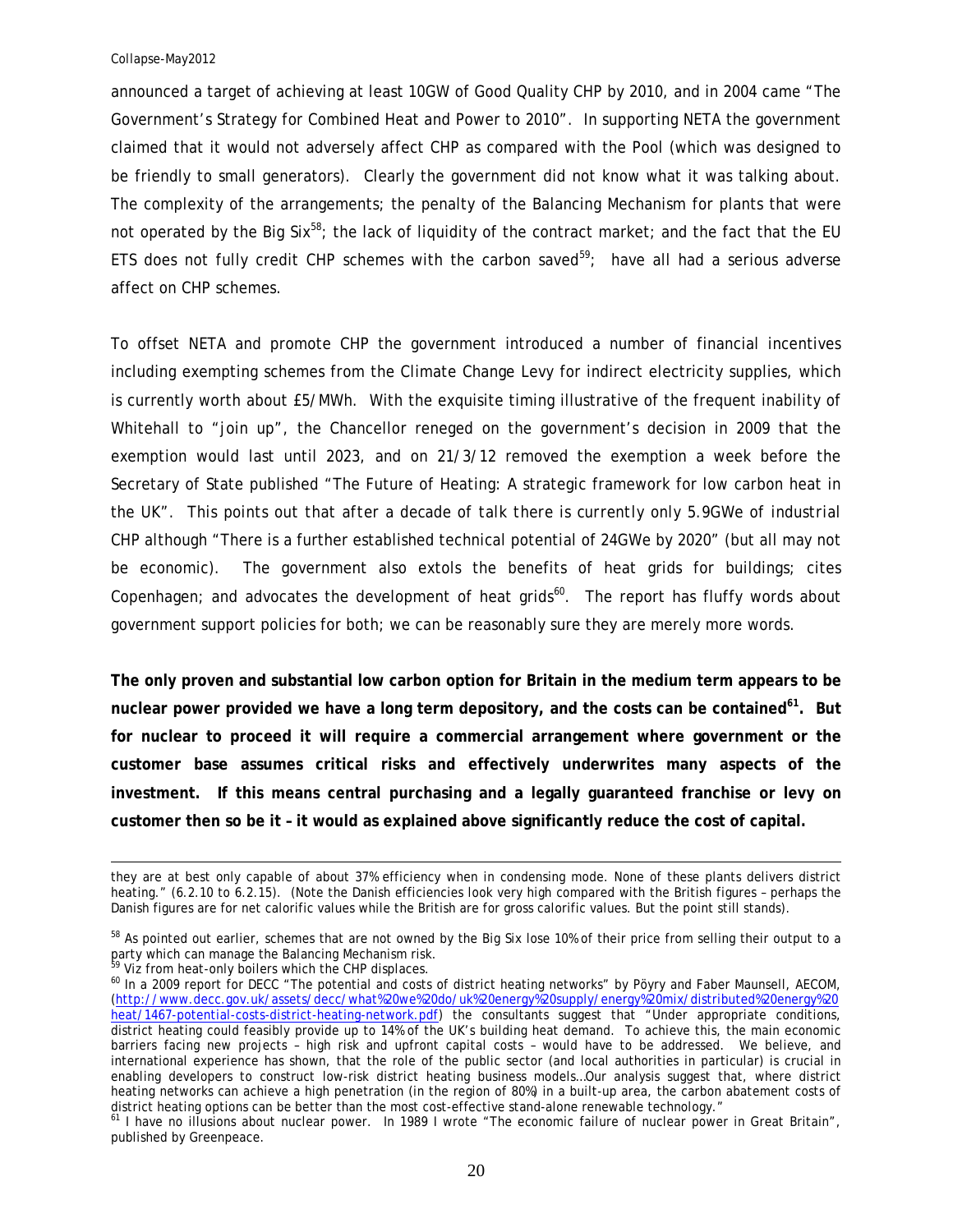**Finally we need a genuinely reforming government that will make an effort to improve the performance of the civil service by improving its technical professionalism and the rigour of its analysis. But given the inertia of the civil service that is easier said than done. In any case it is another story.**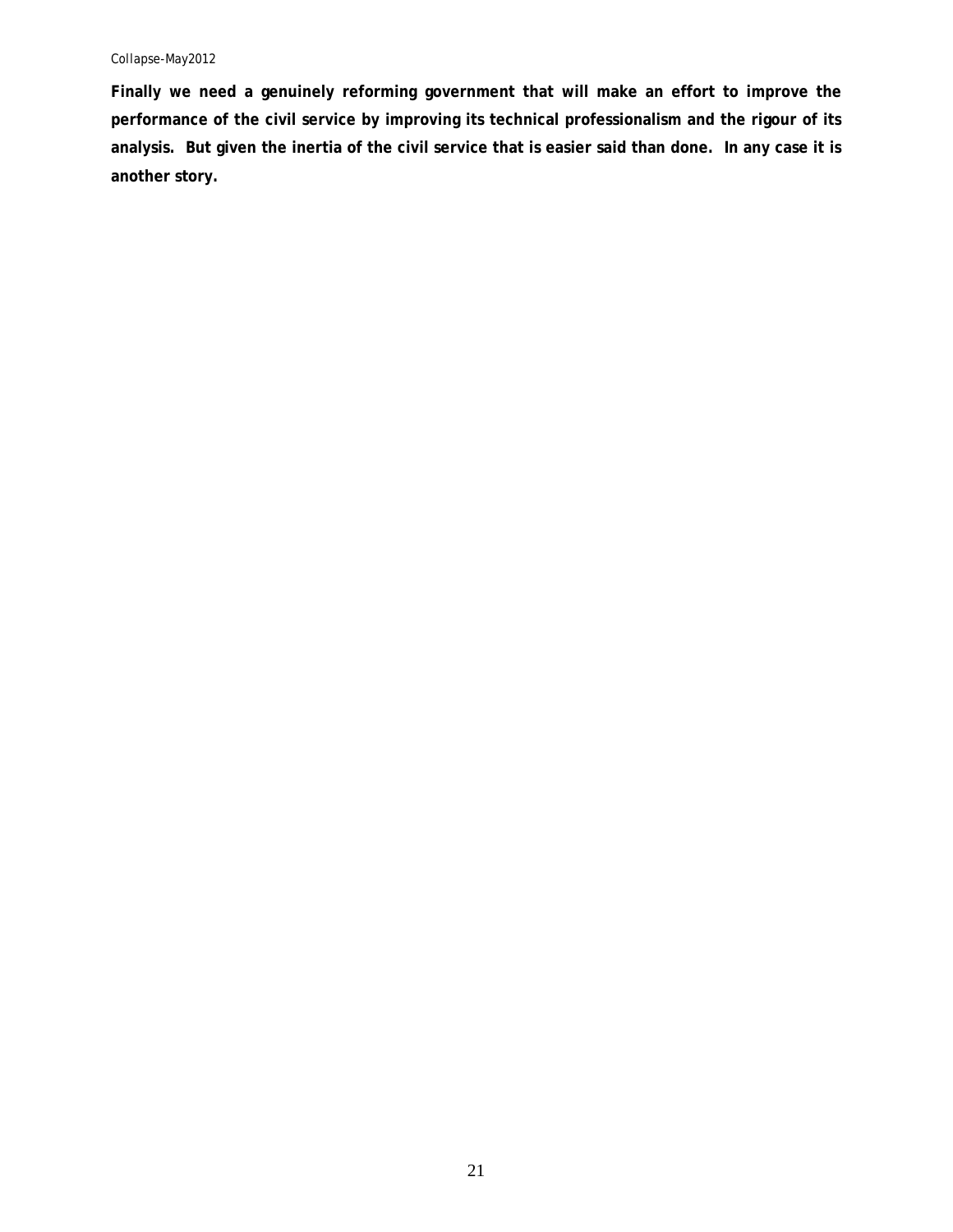## Annex The going forward cost of wind

The conventional manner in which the cost of generation is presented is as a "levelised" cost using low, central, and high estimates and basing the costs on the capital cost of the facility; its availability; its fixed and variable O&M; its fuel cost; and (if significant) its decommissioning cost. DECC is using cost estimates prepared by Ove Arup and Partners with assistance from Ernst & Young as the basis for its review of banding<sup>62</sup>. Arup's estimates for the levelised costs of (large) onshore and offshore wind farms of >5MW for 2015 are as follows:-

|                  |        | £/MWh |
|------------------|--------|-------|
| £/MWh            |        |       |
| Onshore          | low    | 72    |
|                  | medium | 88    |
|                  | high   | 105   |
| £/MWh            |        |       |
| Offshore         | low    | 123   |
|                  | medium | 139   |
|                  | high   | 158   |
| £/MWh            |        |       |
| Offshore round 3 | low    | 168   |
|                  | medium | 192   |
|                  | high   | 225   |

The basic "production" costs are, however, only part of the story *when there is a significant level of wind.* For a start National Grid estimates the extra system cost required to handle the variability of wind for 2020 at £286m for a wind output of about 70TWh p.a. say an average of  $E4/MWh^{63}$ . Next the Electricity Network Strategy Group has just reported "The total estimated cost of the potential reinforcements contained in this report, based on National Grid's Gone Green 2011 scenario is around £8.8bn<sup>"64</sup>. The ENSG report assesses the reasons for, need for, and cost of transmission reinforcement in – areas of the country as follows:-

Scotland, which is divided into:-

- SHETL where "The volume of generation…is expected to increase over the coming years due to the growing capacity of renewable generation" and it refers to various wind developments. The Gone Green 2011 (GG2011)scenario refers to 2.2GW offshore; 4.5GW onshore
- SPT "The volume of generation…is similarly expected to increase…due to the growing capacity of onshore wind farms…together with the Crown Estate Round 3 offshore wind farm in the Firth of Forth." GG2011 refers to 1GW offshore and 4GW onshore

The estimated cost of reinforcements in Scotland for the GG2011 scenario is £2.5bn.

l  $^{62}$  Department of Energy and Climate Change, Review of the generation costs and deployment potential of renewable electricity technologies in the UK, Study Report, Arup, October 2011,<br>http://www.decc.gov.uk/assets/decc/11/consultation/ro-banding/3237-cons-ro-banding-arup-report.pdf.

 $\frac{63}{63}$  Operating the Electricity Transmission Networks in 2020 - Update June 2011, National Grid. <sup>64</sup> ENSG 'Our Electricity Transmission Network: A Vision For 2020', 11D/954, February 2012,

http://www.decc.gov.uk/assets/decc/11/meeting-energy-demand/future-elec-network/4263-ensgFull.pdf.